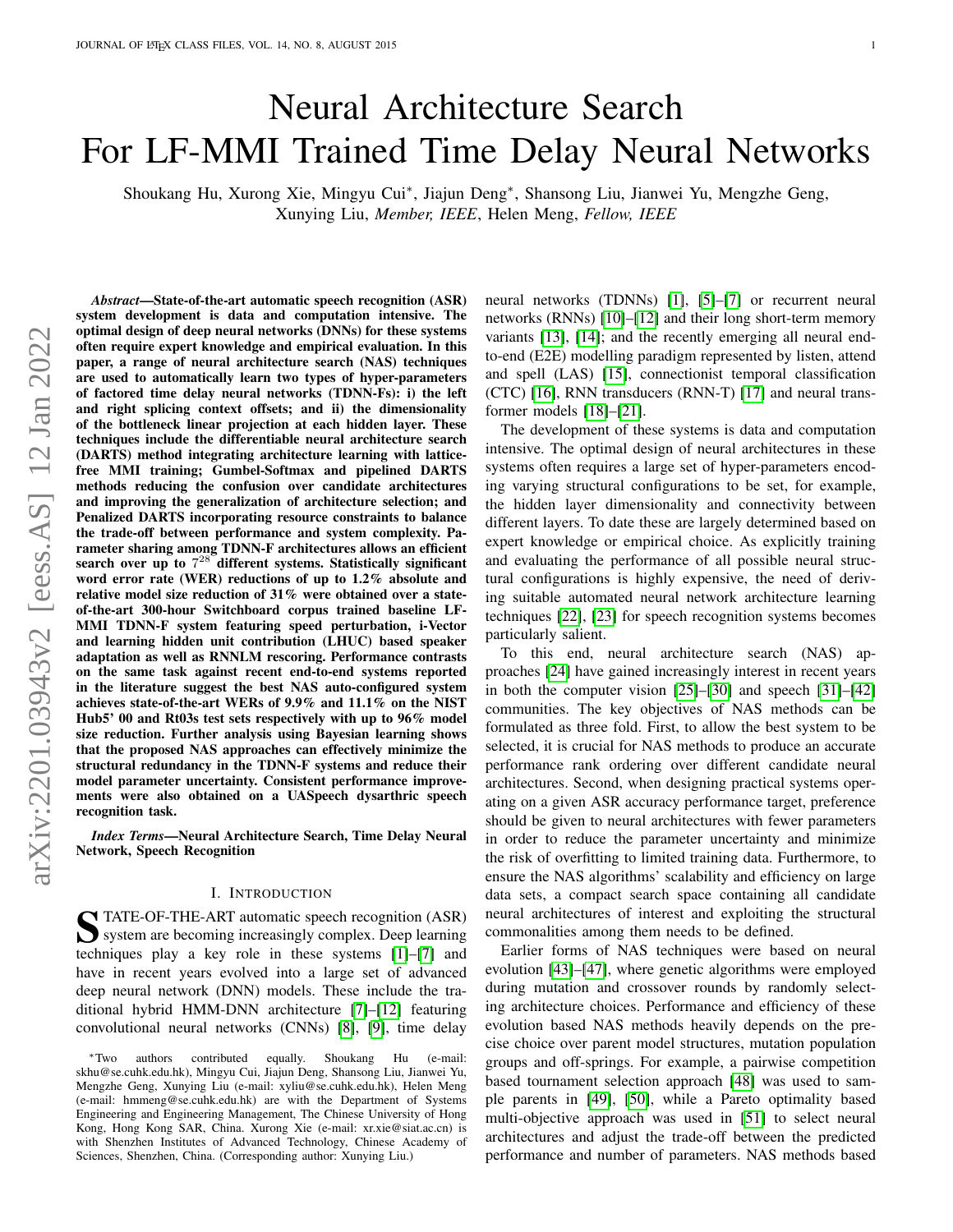on Bayesian Optimization (BO) [\[52\]](#page-12-25) were also explored to predict the performance rank ordering. Performance ranking prediction over candidate architectures was learned in nonparametric fashion using Gaussian Process (GP) models [\[53\]](#page-12-26) in [\[54\]](#page-12-27), [\[55\]](#page-12-28), where the similarity metric among candidate architectures was efficiently computed using kernel functions.

Reinforcement learning (RL) based NAS approaches [\[56\]](#page-12-29), [\[57\]](#page-12-30) have also been investigated. In these methods, the search space is formulated as a discrete state space and the generation of neural architectures is regarded as the agent's actions in response to the reward based on the performance of the sampled models. Explicit system training and evaluation of candidate architectures are required in the above existing NAS techniques. In addition, as the architecture hyper-parameters and actual DNN parameters are separately learned, for example, within the RL controller and candidate neural network systems, a tighter integration of both is preferred.

Alternatively, differentiable neural architectural search (DARTS) techniques [\[58\]](#page-12-31)–[\[65\]](#page-12-32) can be used. Neural architecture search is efficiently performed over an over-parameterized super-network model that contains all possible candidate architectures to be considered. Within such a super-network, the underlying NAS problem is transformed into the estimation of the weight parameters assigned to each candidate neural architecture. After the super-network model containing both architecture weights and normal DNN parameters has been trained to convergence, the optimal architecture is obtained by pruning lower weighted paths. One prominent advantage of DARTS based NAS methods is that they allow both the architecture selection and candidate DNN parameters to be consistently optimized within the same super-network model.

In this paper, a range of DARTS based NAS techniques are used to automatically learn two architecture hyper-parameters that heavily affect the performance and model complexity of state-of-the-art lattice-free Maximum Mutual Information (LF-MMI) trained factored time delay neural network (TDNN-F) [\[1\]](#page-11-0), [\[5\]](#page-11-1)–[\[7\]](#page-12-0) acoustic models: i) the left and right splicing context offsets; and ii) the dimensionality of the bottleneck linear projection at each hidden layer. These include the standard DARTS method that fully integrates the estimation of architecture weights and TDNN-F parameters in LF-MMI training; the Gumbel-Softmax DARTS technique producing approximately one-hot architecture distributions to reduce the confusion during model search; the pipelined DARTS method that circumvents the overfitting of architecture weights using validation data; and the penalized DARTS approach that further incorporates a resource penalty to flexibly adjust the tradeoff between performance and system complexity. Parameter sharing among candidate architectures allows efficient search over a large number (up to  $7^{28}$ ) of different TDNN-F systems to be performed.

Experiments conducted on a state-of-the-art 300-hour Switchboard corpus trained baseline LF-MMI TDNN-F system featuring speed perturbation, i-Vector and learning hidden unit contribution (LHUC) [\[66\]](#page-13-0) based speaker adaptation as well as RNNLM rescoring suggest the NAS configured TDNN-F models consistently outperform the baseline systems using manually designed configurations or random architecture search. Significant absolute word error rate (WER) reductions up to 1.2% and model size reduction of 31% relative were obtained. Performance contrasts on the same task against most recent hybrid and end-to-end attention and transformer based systems reported in the literature [\[67\]](#page-13-1)–[\[70\]](#page-13-2) suggest our best NAS auto-configured system achieve state-of-the-art WERs of 9.9% and 11.1% on the NIST Hub5'00 and Rt03s test sets respectively with up to 96% model size reduction. Further analysis using Bayesian learning shows the proposed NAS approaches can effectively minimize the structural redundancy in the TDNN-F systems and reduce their model parameter uncertainty. Consistent performance improvements were also obtained on a UASpeech [\[71\]](#page-13-3) dysarthric speech recognition task.

The main contributions of this paper are summarized below:

- 1) This paper presents the first use of DARTS based NAS techniques to automatically learn architecture hyperparameters that directly affect the performance and model complexity of state-of-the-art LF-MMI trained TDNN-F acoustic models. In contrast, previous NAS researches conducted on similar systems either used a) evolutionary algorithms requiring expert setting of initial genes and long evaluation time for each individual candidate architecture [\[35\]](#page-12-33) (up to 4 days even with a manual early-stopping mechanism) while in our NAS approaches the entire architecture search is performed over all possible  $7^{28}$  candidate systems and model training cycle is limited to approximately 6.6 GPU days; or b) architecture sampling based straight-through gradient approach [\[39\]](#page-12-34) on a TDNN-CTC end-to-end system producing much higher WERs (12.6% and 23.2%) on the swbd and callhm subsets of Hub5' 00 test set than our NAS auto-configured TDNN-F systems on the same data (6.9% and 13.0%) presented in this paper.
- 2) To facilitate efficient search over a very large number of TDNN-F systems, this paper presents the first use of a flexible model parameter sharing scheme that is tailor-designed for specific hyper-parameters contained in TDNN-F systems, to the best of our knowledge. The generic nature of the proposed NAS methods accompanying parameter sharing technique also allows them to be employed to improve the efficiency and scalability of similar neural architecture design issues encountered during system development for end-to-end approaches including transformers [\[40\]](#page-12-35), [\[41\]](#page-12-36).
- 3) This paper presents the best published NAS based LF-MMI TDNN-F system performance reported in the literature on the 300-hour Switchboard task to the best of our knowledge. Performance contrasts on the same task against most recent hybrid and end-to-end attention and transformer based systems reported in the literature [\[67\]](#page-13-1)–[\[70\]](#page-13-2) suggest our best NAS autoconfigured system achieves state-of-the-art WERs of 9.9% and 11.1% on the NIST Hub5'00 and Rt03s test sets respectively with model size reduction of up to 96% relative.
- 4) This paper further presents the earliest work on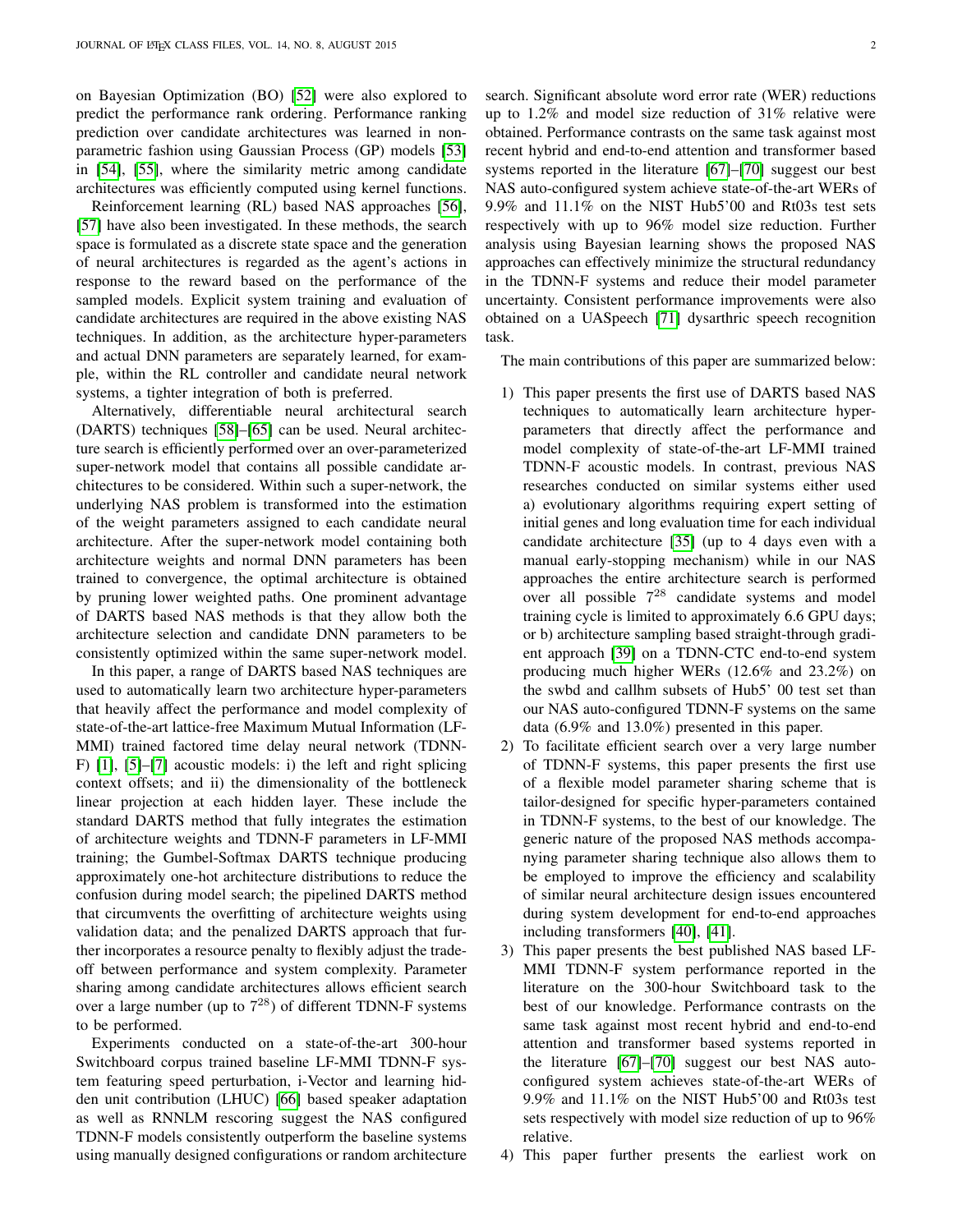analysing the efficacy of NAS approaches when being used to minimize the structural redundancy in the TDNN-F systems and reduce their model parameter uncertainty when given limited training data. In contrast, only speech recognition accuracy performance and model size reduction are investigated in previous researches [\[35\]](#page-12-33)–[\[42\]](#page-12-18), [\[70\]](#page-13-2).

The rest of this paper is organized as follows. In section 2, a set of differentiable neural architecture search (DARTS) techniques are first introduced. These include the standard DARTS, Gumbel-Softmax DARTS, pipelined DARTS and penalized DARTS methods. Time delay neural networks are reviewed in Section 3. The search spaces for automatically learning the settings of context offsets and bottleneck projection dimensionality choices in TDNN-F models and the accompanying efficient parameter sharing scheme are discussed in Section 4. Section 5 shows the experiments and results. Finally, the conclusions are drawn in Section 6.

# *A. Related works*

With the rapid development of NAS techniques in the machine learning and computer vision communities, there has been also increasingly interest in applying these to speech recognition systems.

- Evolutionary algorithms were used in [\[35\]](#page-12-33) to automatically learn a series of architecture hyper-parameters in time delay neural networks (TDNNs) [\[1\]](#page-11-0), [\[5\]](#page-11-1), and achieved 0.9% absolute WER reduction and 36% relative model size reduction over the Kaldi recipe trained baseline system on a spontaneous Japanese speech recognition task [\[72\]](#page-13-4).
- Genetic algorithms were also used in [\[36\]](#page-12-37) to automatically configure transformer model architectures. The NAS configured transformer achieves 12.9% WER on the Wall Street Journal (WSJ) task, outperforming the baseline transformer system by 0.6% absolute WER reduction.
- DARTS based NAS method have been investigated to automatically configure hyper-parameters for CNNs [\[37\]](#page-12-38), [\[38\]](#page-12-39), ST-NAS [\[39\]](#page-12-34) and transformer models [\[40\]](#page-12-35), [\[41\]](#page-12-36) respectively. In particular, the concurrent work ST-NAS [\[39\]](#page-12-34) applied an architecture sampling based straightthrough gradient approach on a TDNN-CTC end-to-end system. WERs of 12.6% and 23.2% were reported on the swbd and callhm subset of the Hub5' 00 test set on the Switchboard conversational telephone speech recognition task. The ST-NAS configured system outperformed the baseline system by 2.0% and 2.3% absolute WER reduction.
- Performance of various NAS techniques were also evaluated in [\[42\]](#page-12-18) on the TIMIT task for CNN models.

# II. NEURAL ARCHITECTURE SEARCH

<span id="page-2-1"></span>In this section, we introduce several forms of differentiable neural architecture search (DARTS) methods considered in this paper, including the standard DARTS, Gumbel-Softmax DARTS, pipelined DARTS and penalized DARTS methods.

With no loss of generality, the general form of DARTS architecture selection methods [\[58\]](#page-12-31), [\[59\]](#page-12-40), [\[61\]](#page-12-41), [\[63\]](#page-12-42) are introduced as follows. For example, the *l*-th neural network hidden layer output  $h<sup>l</sup>$  can be computed as a linear combination between the architecture weights  $\lambda_i^l$  and candidate architecture choices  $\phi_i^l(\cdot)$  in the DARTS super-network:

$$
\mathbf{h}^{l} = \sum_{i=0}^{N^{l}-1} \lambda_{i}^{l} \phi_{i}^{l} (\mathbf{W}_{i}^{l} \mathbf{h}^{l-1})
$$
 (1)

where  $\lambda_i^l$  is the architecture weight for the *i*-th candidate choice in the *l*-th layer,  $N<sup>l</sup>$  is the total number of choices in this layer. The precise form of neural architectures being considered at this layer is determined by the linear transformation parameter  $\mathbf{W}_i^l$  and activation function  $\phi_i^l(\cdot)$  used by each candidate system. For example, when selecting the TDNN-F hidden layer context offsets, the linear transformation is a binary-valued matrix for each candidate architecture, and  $\phi_i^l(\cdot)$  is represented by an identity matrix. When selecting the dimensionality of the bottleneck linear projection at each hidden layer, the linear transformation  $\mathbf{W}_i^{\hat{l}} = \widetilde{\mathbf{W}}_i^{\hat{l}} \widehat{\mathbf{W}}_i^{\hat{l}^T}$  is a decomposed matrix, while  $\phi_i^l(\cdot)$  is also an identity matrix.

# *A. Softmax DARTS*

In the conventional DARTS [\[58\]](#page-12-31) system, a Softmax function is used to model the architecture selection weights  $\lambda_i^l$ :

$$
\lambda_i^l = \frac{\exp(\log \alpha_i^l)}{\sum_{j=0}^{N^l-1} \exp(\log \alpha_j^l)}
$$
(2)

where  $\log \alpha_i^l$  is the architecture dependent parameter determining their contribution during NAS search.

When using the standard back-propagation algorithm to update the architecture weights parameter  $\lambda_i^l$ , the loss function (including LF-MMI criterion [\[6\]](#page-12-43) considered in this paper) gradient against the  $\log \alpha_k^l$  is computed as below.

$$
\frac{\partial \mathcal{L}}{\partial \log \alpha_k^l} = \frac{\partial \mathcal{L}}{\partial \mathbf{h}^l} \sum_{i=0}^{N^l-1} \left( 1_{i=k} \lambda_i^l - \lambda_i^l \lambda_k^l \right) \phi_i^l(\mathbf{W}_i^l \mathbf{h}^{l-1}) \tag{3}
$$

where  $1_{i=k}$  is the indicator function. When the DARTS supernetwork containing both architecture weights and normal DNN parameters is trained to convergence, the optimal architecture can be obtained by pruning lower weighted architectures that are considered less important. However, when similar architecture weights are obtained using a flattened Softmax function, the confusion over different candidate systems increases and search errors may occur.

# *B. Gumbel-Softmax DARTS*

In order to address the above issue, a Gumbel-Softmax distribution [\[59\]](#page-12-40), [\[60\]](#page-12-44), [\[62\]](#page-12-45), [\[73\]](#page-13-5) is used to sharpen the architecture weights to produce approximately a one-hot vector. This allows the confusion between different architectures to be minimised. The architecture weights are computed as,

<span id="page-2-0"></span>
$$
\lambda_i^l = \frac{\exp((\log \alpha_i^l + G_i^l)/T)}{\sum_{j=0}^{N^l-1} \exp((\log \alpha_j^l + G_j^l)/T)}
$$
(4)

where  $G_i^l = -\log(-\log(U_i^l))$  is the Gumbel variable, and  $U_i^l$ is a uniform random variable. When the temperature parameter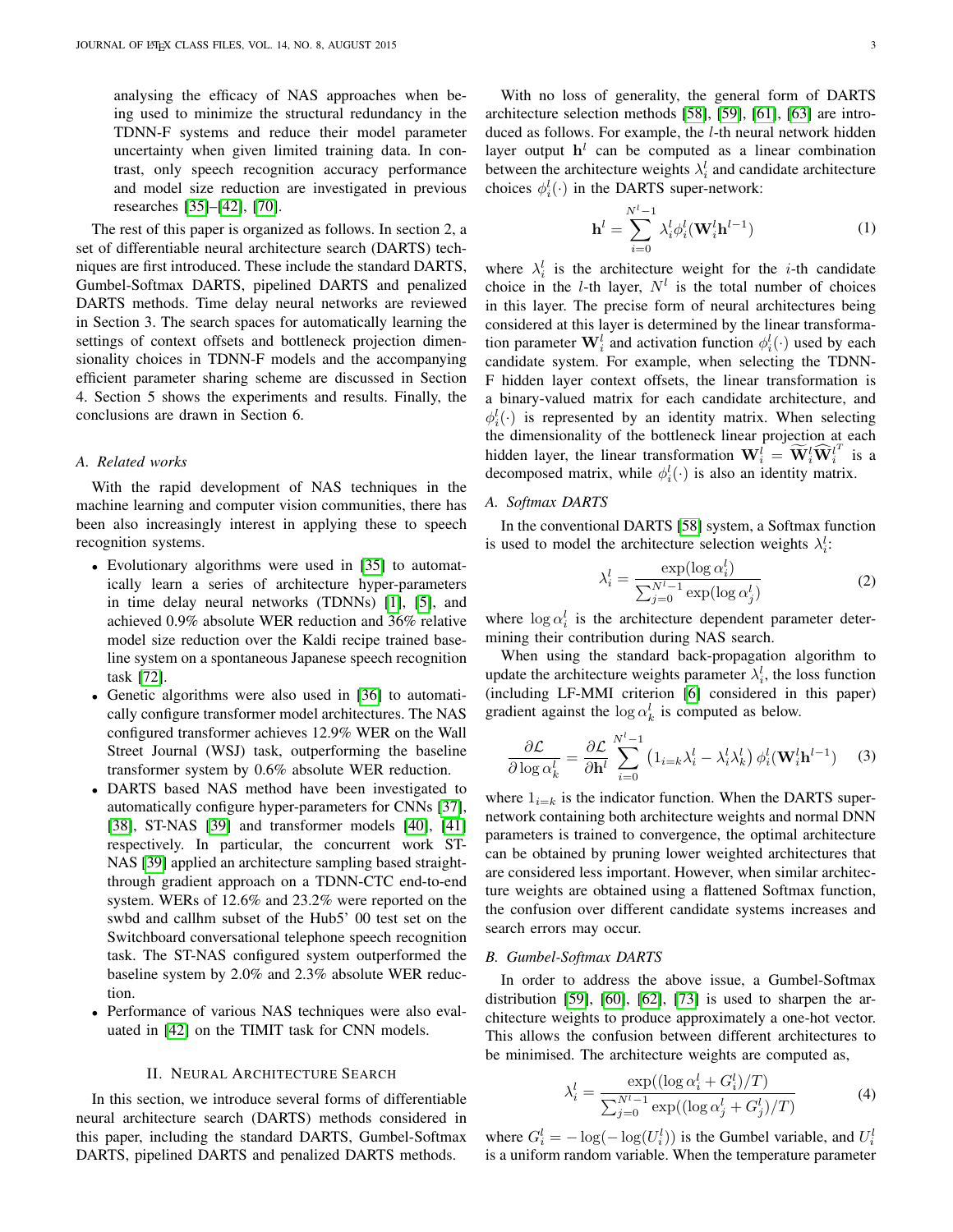

<span id="page-3-0"></span>Fig. 1. Example architecture weights learned using Softmax DARTS (left) and Gumbel-Softmax DARTS (right) respectively.

 $T$  approaches  $0$ , it has been shown that the Gumbel-Softmax distribution is close to a categorical distribution [\[73\]](#page-13-5). An example contrast between the Softmax DARTS and Gumbel-Softmax DARTS methods learned neural architecture weights is shown in Fig. [1.](#page-3-0)

Different samples of the uniform random variable  $U_i^l$  lead to different values of  $\lambda_i^l$  in Eq. [4.](#page-2-0) The loss function gradient w.r.t  $\log \alpha_k^l$  is computed as an average over J samples of the architecture weights,

$$
\frac{\partial \mathcal{L}}{\partial \log \alpha_k^l} = \frac{1}{J} \sum_{j=0}^J \frac{\partial \mathcal{L}}{\partial \mathbf{h}^{l,j}} \sum_{i=0}^{N^l-1} \frac{\mathbb{1}_{i=k} \lambda_i^{l,j} - \lambda_i^{l,j} \lambda_k^{l,j}}{T} \phi_i^l(\mathbf{W}_i^l \mathbf{h}^{l-1,j})
$$
(5)

where  $\lambda^{l,j}$  is the j-th sample weights vector drawn from the Gumbel-Softmax distribution in the *l*-th layer,  $h^{l,j}$  is the output of *l*-th layer by using the *j*-th sample  $\lambda^{l,j}$ . We assume the Gumbel-Softmax variables  $\lambda^{l}$  at different layers are mutually independent.

# *C. Pipelined DARTS*

As both architecture weights and normal DNN parameters are learned at the same time in Softmax and Gumbel-Softmax DARTS systems, the search algorithms may prematurely select sub-optimal architectures at an early stage. Inspired by [\[74\]](#page-13-6), we decouple the update of normal DNN parameters and architecture weights into two separate stages performed in sequence. This leads to the pipelined DARTS approach. In order to prevent overfitting to the training data, a separate heldout data set taken out of the original training data is used. In Pipelined DARTS systems, the normal DNN parameters are updated to convergence on the training data first (not containing the separate held-out data), while randomly sampled onehot architecture weights drawn from a uniform distribution are used. In the following stage, we fix the normal DNN parameters estimated in the first stage in the super-network and update the architecture weights using the held-out data for both Softmax DARTS and Gumbel-Softmax DARTS. This produces the Pipelined Softmax DARTS (PipeSoftmax) and Pipelined Gumbel-softmax DARTS (PipeGumbel) systems.

# <span id="page-3-3"></span>*D. Penalized DARTS*

In order to flexibly adjust the trade-off between system performance and complexity, a penalized loss function incor-

porating the underlined neural network size is used, given as follows:

<span id="page-3-2"></span>
$$
\mathcal{L} = \mathcal{L}_{LF-MMI} + \eta \sum_{l,i} \lambda_i^l C_i^l \tag{6}
$$

where  $\mathcal{L}_{LF-MMI}$  is the lattice-free MMI criterion considered in this paper.  $C_i^l$  is the term related with the model complexity of the *i*-th candidate considered at the *l*-th layer, which can be expressed in different forms, for example, the number of model parameters, floating-point operations (FLOPs) or the latency computed given the specified hardware. Unless otherwise stated in this paper, we treat  $C_i^l$  as the number of parameters of the *i*-th candidate considered at the *l*-th layer.  $\eta$ is the penalty scaling factor empirically set for different tasks.

#### III. TIME DELAY NEURAL NETWORK

Time delay neural networks (TDNNs) [\[1\]](#page-11-0), [\[5\]](#page-11-1)–[\[7\]](#page-12-0), [\[75\]](#page-13-7), [\[76\]](#page-13-8) based hybrid HMM-DNN acoustic models in recent years defined state-of-the-art speech recognition performance over a wide range of tasks, due to their strong power in modelling long range temporal dependencies in speech. In particular, the recently proposed factored TDNN systems [\[7\]](#page-12-0) featuring lattice-free MMI sequence discriminative training [\[6\]](#page-12-43) remain highly competitive against all neural end-to-end approaches to date [\[68\]](#page-13-9)–[\[70\]](#page-13-2), [\[76\]](#page-13-8)–[\[79\]](#page-13-10).



<span id="page-3-1"></span>Fig. 2. An example TDNN architecture with splicing context offsets {-1,0}  ${0,1}$   ${-3,0}$   ${0,3}$  in turn from the bottom to the top layer.

TDNNs can be considered as a special form of onedimensional convolutional neural networks (CNNs) [\[80\]](#page-13-11) when parameters are tied across different time steps. An example TDNN model is shown in Fig. [2.](#page-3-1) The bottom layers of TDNNs are designed to learn a narrower temporal context span, while the higher layers to learn wider, longer range temporal contexts. One important type of hyper-parameters in TDNN models controlling its temporal modelling ability is the left and right splicing context offsets. These alter the temporal context ranges learned in each TDNN hidden layer. The splicing context offsets used in the example of Fig. [2](#page-3-1) are  $\{-1,0\}$   $\{0,1\}$   $\{-3,0\}$   $\{0,3\}$  from the bottom to the top layer. To further reduce the risk of overfitting to limited training data and the number of parameters, a factored TDNN (TDNN-F) model structure was proposed in [\[7\]](#page-12-0), which compresses the weight matrix by using semi-orthogonal matrix decomposition. In this TDNN-F model, the hidden layer specific bottleneck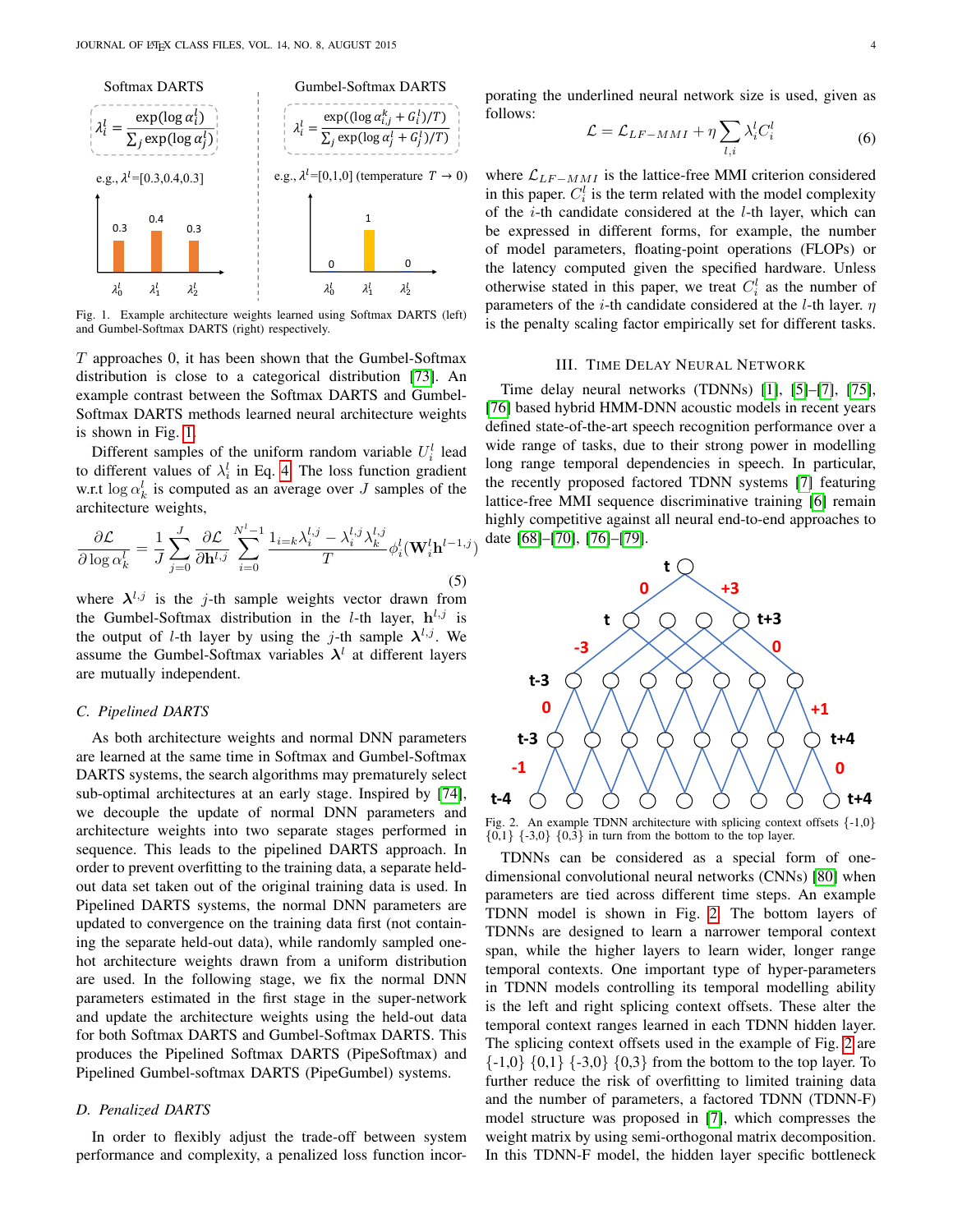projection dimensionality settings present another group of hyper-parameter that needs to be determined.

If we assume 7 possible context offset choices to the left and another 7 context offset choices to the right to be learned at each of the 14 TDNN-F layers, there are up to  $7^{28}$ context offset choices being considered in the search space. When determining the number of bottleneck dimensions, for example, out of a total of 8 possible settings, at each of the 14 hidden TDNN-F layers, again a very large number of possible system configurations of  $8^{14}$  need to be considered during NAS. In this paper, we adopt the DARTS based NAS methods presented in Sec. [II](#page-2-1) to automatically learn the above discussed two sets of hyper-parameters of TDNN-F models. The over-parameterized super-network containing all possible left and right splicing context offsets and bottleneck projection dimensionality choices and the associated parameter sharing technique will be introduced in the next section.

#### IV. SEARCH SPACE AND PARAMETER SHARING

This section describes the search space and its implementation when NAS methods of Sec. [II](#page-2-1) are used to automatically learn two sets of hyper-parameters of TDNN-F models: i) the left and right splicing context offsets; and ii) the dimensionality of the bottleneck linear projection at each hidden layer. Parameter sharing among candidate architectures used to facilitate efficient search over a large number of TDNN-F systems is also presented. Finally, NAS lattice used to extract top-ranked candidate models is introduced.

# <span id="page-4-2"></span>*A. TDNN-F Context Offset Search Space*



<span id="page-4-0"></span>Fig. 3. Example part of a super-network containing all the context offsets for a TDNN-F layer. Dashed lines with different colors represent different context choices in each linear (left context) and affine (right context) transforms. The blue integers denote the super-network system using all the context offsets, while the red integers represent a candidate offset choice of  $\pm 1$ .

Context offset settings play an important role in modelling the long temporal information in TDNN-F models. However, manually selecting context offsets is time-consuming for different applications. Inspired by the parameter-sharing used in earlier NAS research [\[57\]](#page-12-30), we design a TDNN-F supernetwork (Fig. [3\)](#page-4-0) to contain all possible choices of context offsets to the left  $({-d,0}, \dots, {-1,0}, {0,0})$  and right  $({0,0},$  $\{0,1\}, \dots, \{0,d\}$  at each layer during search. For the supernetwork system, it requires the sparse context connection weights to be densely set as 1 for all context offsets. Any candidate TDNN-F model with particular context offsets out of the total  $(d+1)^{2L}$  possible choices contained in the supernetwork is represented by setting the corresponding connection weights to be 1, while setting the others to be 0.

# <span id="page-4-3"></span>*B. TDNN-F Bottleneck Dimensionality Search Space*



<span id="page-4-1"></span>Fig. 4. Example part of a super-network containing different bottleneck projection dimensionality choices in the TDNN-F hidden layer. The full weight matrix is factored into one semi-orthogonal linear weight matrix  $\mathbf{W}_{0:n-1}$  and one affine weight matrix  $\widehat{\mathbf{W}}_{0:n-1}$ . Architectures with different projection dimensions are represented by the corresponding submatrices starting form the first column.

Similarly, a TDNN-F super-network containing all the candidate architectures with different projection dimensions is designed, as shown in Fig. [4](#page-4-1) for one hidden layer. When applying the NAS methods in Sec.2,  $\phi_i^l(\cdot)$  of Eq. 1 is set as an identity matrix. In common with the standard TDNN-F model, the weight matrix  $\mathbf{W}_i^l$  of the *i*-th architecture choice in the *l*th layer is factored into one semi-orthogonal weight matrix  $\widetilde{\mathbf{W}}_{0:n_{i}-1}^{l}$  and one affine weight matrix  $\widetilde{\mathbf{W}}_{0:n_{i}-1}^{l}$  as shown in Fig. [4.](#page-4-1)  $n_i$  is the dimensionality of the *i*-th architecture. Parameter sharing among different candidate architectures' linear matrices  $\mathbf{W}_{0:k}$  (left to right from the first column) and affine matrices  $\widehat{W}_{0:k}$  (bottom to up from the first row)  $(0 \le k \le n - 1)$  is implemented by taking the corresponding submatrices extracted from the largest matrix  $\mathbf{W}_{0:n-1}$ . Such sharing allows a large number of TDNN-F projection dimensionality choices at each of the 14 layers, e.g., selected from 8 values {25, 50, 80, 100, 120, 160, 200, 240} as considered in this paper, to be compared for selection during search. This leads to a total of  $8^{14}$  candidate TDNN-F systems to be selected from.





 $\{-2,0\}\{0\}: 0.7*0.1; \{-2,0\}\{0,1\}: 0.7*0.1; \{-2,0\}\{0,2\}: 0.7*0.8;$  $\{-1,0\}$  {0}: 0.2\*0.1;  $\{-1,0\}$  {0,1}: 0.2\*0.1;  $\{-1,0\}$  {0,2}: 0.2\*0.8;  $\{0\}\{0\}: 0.1*0.1; \{0\}\{0,1\}: 0.1*0.1; \{0\}\{0,2\}: 0.1*0.8;$ 

<span id="page-4-4"></span>Fig. 5. Part of an example NAS lattice containing architecture weights. Blue integers denote different TDNN-F left or right context offset choices, while red integers are their associated weights. Among all 9 possible context choices shown in the figure, the brown colored path with +/-2 offsets is chosen with the highest probability  $0.7 * 0.8 = 0.56$ .

When the architecture weights are learned using various NAS methods presented in Sec. [II,](#page-2-1) all the candidate architectures contained in the super-network (as introduced in Sec. [IV-A](#page-4-2) and Sec. [IV-B\)](#page-4-3) can be represented by a NAS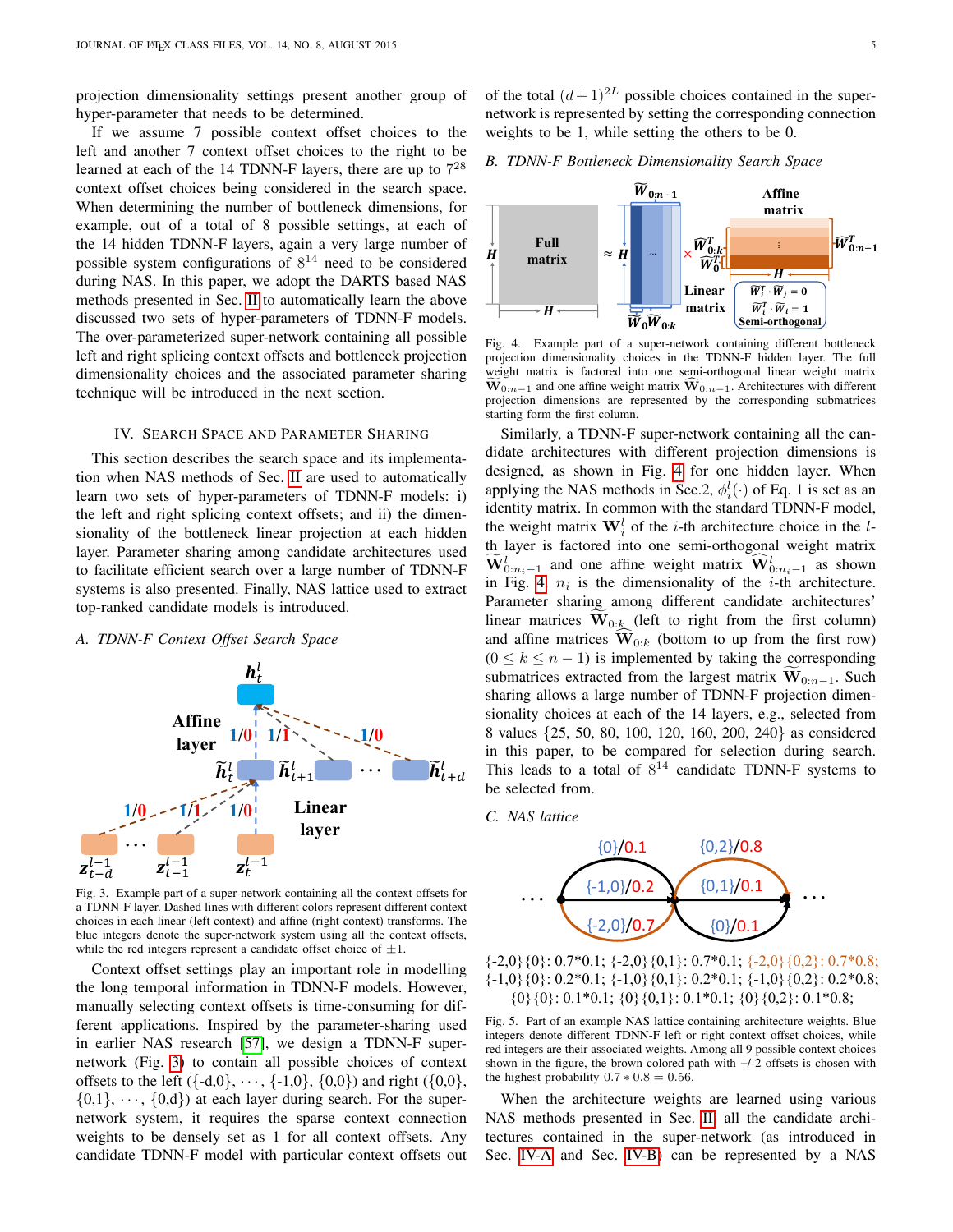lattice carrying their associated weights as the measure of their ranking order. Top 1-best or top N-best candidate architectures can then be extracted from the resulting NAS lattice. An example part of a NAS lattice for determining the TDNN-F left and right context offsets is shown in Fig. [5.](#page-4-4)

# V. EXPERIMENTS

This section is organized as follows. Firstly, the performance of learning two architecture hyper-parameters that heavily affect the performance and model complexity of state-ofthe-art factored time delay neural network (TDNN-F) [\[1\]](#page-11-0), [\[5\]](#page-11-1)–[\[7\]](#page-12-0) acoustic models trained on the benchmark 300-hour Switchboard corpus and featuring speed perturbation, i-Vector and learning hidden unit contribution (LHUC) [\[66\]](#page-13-0) based speaker adaptation as well as RNNLM rescoring is presented in Sec. [V-A.](#page-5-0) Further analysis using Bayesian learning are conducted to show that the proposed NAS approaches can effectively minimize the structural redundancy in the TDNN-F systems and reduce their model parameter uncertainty. Secondly, to further evaluate the performance of the proposed NAS techniques, they were applied to automatically configure the same two sets of hyper-parameters of a state-of-the-art dysarthric speech recognition task based on the UASpeech corpus [\[71\]](#page-13-3), [\[81\]](#page-13-12) in Sec. [V-B.](#page-10-0)

All of our models were trained with one thread on a single NVIDIA Tesla V100 Volta GPU card. In the searching stage, TDNN-F super-network models are trained on the training set with one thread for 3 epochs, while architecture parameters of PipeSoftmax and PipeGumbel systems are updated for additional 3 epochs using a held-out data set by fixing the normal DNN parameters. Note that we randomly select 5% of the original training set as the held-out data set and  $T$  in the Gumbel-Softmax distribution is linearly annealed from 1 to 0.03 in our experiments. Once candidate TDNN-F models are derived from the searching stage, they are trained for 3 epochs from scratch. The matched pairs sentence-segment word error (MAPSSWE) based statistical significance test [\[82\]](#page-13-13) was performed at a significance level  $\alpha = 0.05$ .

#### <span id="page-5-0"></span>*A. NAS Experiments on 300-Hour Switchboard Task*

This section presents our NAS experiments of learning either the left and right splicing context offsets or bottleneck linear projection dimensionality or both of them at each layer on the 300-hour (900-hour after speed perturbation) Switchboard telephone speech recognition task using the Kaldi toolkit [\[83\]](#page-13-14). In all our experiments, we follow the Kaldi chain model setup<sup>[1](#page-5-1)</sup>, except that we used 40-dimension filterbank features for neural network training instead of the 40-dimension highresolution Mel-frequency cepstral coefficients (MFCCs).

Task Description: The Switchboard I telephone speech corpus consists of approximately 300 hours audio data released by LDC (LDC97S62). The baseline GMM-HMM system was trained based on 40-dimensional Mel-frequency cepstral coefficients (MFCCs) to generate alignments for the neural network training. For performance evaluation, a four-gram language model (LM) trained on the Switchboard and Fisher transcripts (LDC2004T19, LDC2005T19) was used to evaluate NIST HUB5' 00 (LDC2002S09, LDC2002T43), RT03 (LDC2007S10) and RT02 (LDC2004S11) test sets. In addition, the Kaldi recipe LSTM recurrent neural network language model (RNNLM) trained on the Switchboard and Fisher transcripts (LDC2004T19, LDC2005T19) was used to rescore the nbest lists produced by the LF-MMI trained systems with a four-gram language model (LM). The performance of LF-MMI trained TDNN baseline system incorporated with i-Vector [\[84\]](#page-13-15) and speed perturbation is shown in line 1 of Tab. [I,](#page-6-0) Tab. [II](#page-7-0) and Tab. [III.](#page-9-0) Furthermore, the effects of LHUC [\[66\]](#page-13-0) based speaker adaptation were investigated.

*1) TDNN-F Context Offset Search:* In this section, we describe the experimental results of searching context offsets at each factored TDNN layer by using various NAS methods of Sec. [II.](#page-2-1) In Tab. [I,](#page-6-0) system  $(1)$  is the baseline Kaldi recipe<sup>1</sup> trained factored TDNN system. As a direct and exhaustive search over all possible context offset settings is infeasible, a heuristic based two stage manual search is adopted. First, the position of the single hidden layer where the left and right context offsets are both restricted to 0 (default position 4th hidden layer in Sys (1)), was relocated to the 2nd, 3rd, 5th and 8th hidden layers respectively. These changes produced manual systems (2)-(5) shown in Tab. [I,](#page-6-0) and were designed to intuitively vary the ratio between the hidden layers in the lower section of the system modelling shorter range of temporal contexts, and those in the higher section capturing longer span information. No significant performance difference can be obtained over the baseline recipe setting (Sys (1)). Second, this is then followed by fixing the L/R contexts as 0 in the 4th layer while further enlarging those used by the higher positioned hidden layers (from layer 5 to 14) incrementally to  $\pm 6$ ,  $\pm 9$ ,  $\pm 12$ . Among the resulting manually configured systems (6)-(8), the setting of  $\pm 9$  produced absolute WER reduction up to 0.6% (Sys (7) in Tab. [I\)](#page-6-0) across three test sets over the baseline recipe system (1). Based on these results, the following NAS experiments were conducted to perform the search over  $7^{28}$  TDNN-F configurations with maximum context offsets set as  $\pm 6^2$  $\pm 6^2$  at each layer. The remaining part of Tab. [I](#page-6-0) shows the performance and corresponding hidden layer context offsets learned using the four DARTS based NAS methods of Sec. [II,](#page-2-1) Softmax, Gumble-softmax (Gumble), Pipelined Softmax (PipeSoftmax) and Pipelined Gumbelsoftmax (PipeGumbel). For each of these four techniques, the associated super-network system that averaging over all possible system configurations, and the top 1, 2 and 3 architecture after system retraining are presented in turn, for example, shown in system (9)-(12) for the Softmax DARTS method. Similar experiments were conducted and shown for the other three approaches in the remaining 3 parts of Tab. [I](#page-6-0) from system (13) to (24). Three main trends can be observed from the

<span id="page-5-1"></span><sup>&</sup>lt;sup>1</sup>All of this is in published Kaldi code at https://github.com/kaldiasr/kaldi/tree/master/egs/swbd/s5c/run.sh and https://github.com/kaldiasr/kaldi/tree/master/egs/swbd/s5c/local/chain/tuning/run\_tdnn\_7q.sh.

<span id="page-5-2"></span><sup>&</sup>lt;sup>2</sup>Systems performing the search over  $10^{28}$  TDNN-F choices with the maximum context offsets of  $\pm 9$  can not produce better results in practice than those with the maximum context offsets of  $\pm 6$ . Hence, all the following NAS experiments perform the search over 7<sup>28</sup> TDNN-F choices with the maximum context offsets of  $\pm 6$ .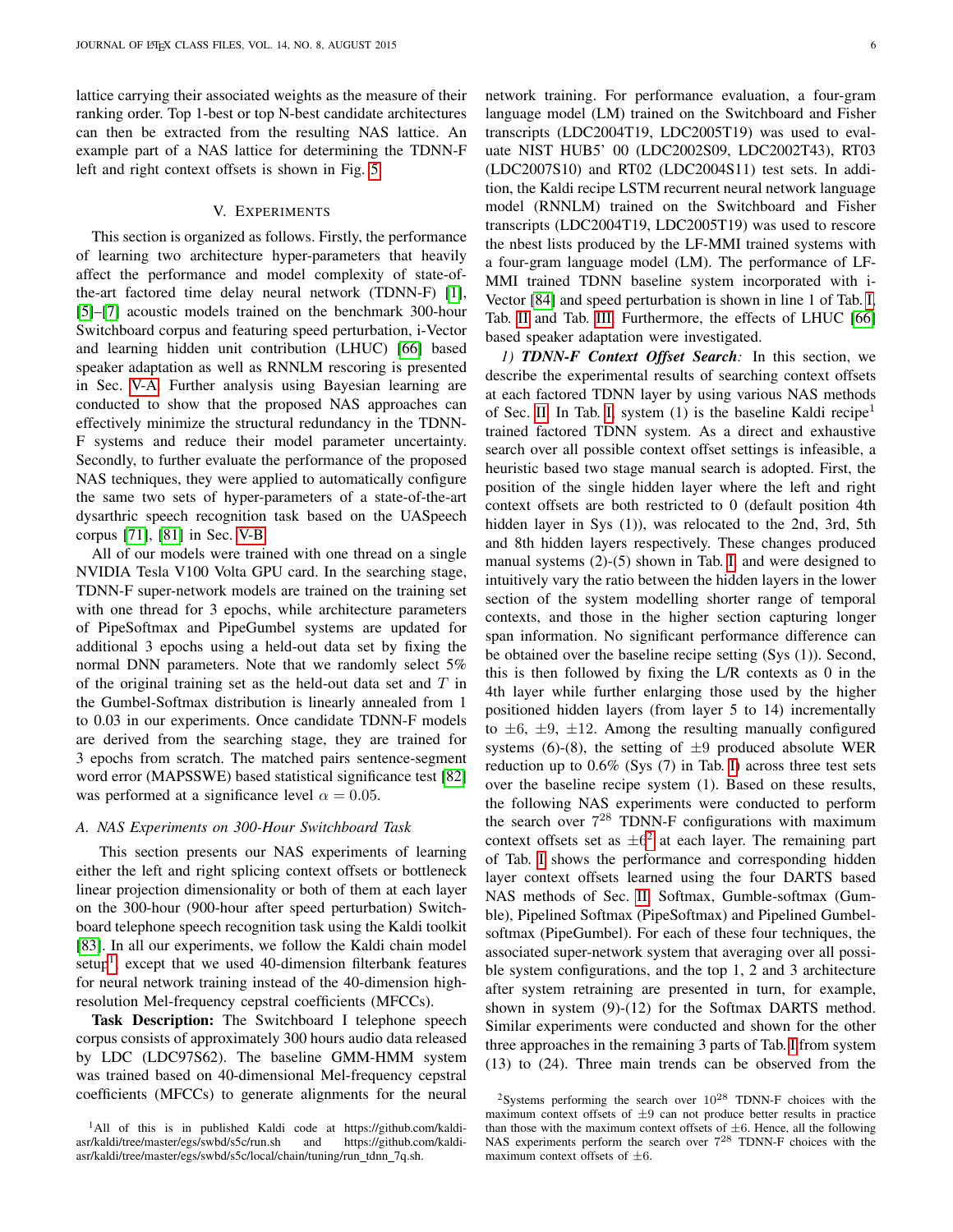#### TABLE I

<span id="page-6-0"></span>PERFORMANCE (WER%) COMPARISON OF TDNN-F MODELS CONFIGURED WITH CONTEXT OFFSETS PRODUCED BY THE BASELINE SYSTEM, MANUAL DESIGNED SYSTEMS, SOFTMAX DARTS (SOFTMAX), GUMBEL-SOFTMAX DARTS (GUMBEL), PIPELINED SOFTMAX DARTS (PIPESOFTMAX), PIPELINED GUMBEL-SOFTMAX DARTS (PIPEGUMBEL) SYSTEMS DESCRIBED IN SEC. [II.](#page-2-1)  $\{[a, b]\}:\{-c, d\}$  DENOTES CONTEXT OFFSETS  $\{-c, 0\}$  TO THE LEFT AND  $\{0,d\}$  to the right used from  $a$ -th layer to  $b$ -th layer inclusive.  $^\dagger$  denotes a statistically significant difference is OBTAINED OVER THE BASELINE SYSTEM (SYS (1)). (SWB1 AND CHM DENOTE THE SWITCHBOARD AND CALLHM SUBSETS OF THE HUB5' 00 TEST SET; FSH AND SWB2 DENOTE THE FISHER AND SWITCHBOARD SUBSETS OF THE RT03S TEST SET; SWB3, SWB4 AND SWB5 DENOTE THREE SWITCHBOARD SUBSETS IN THE RT02 TEST SET.)

| Sys<br>Method  |                         | I-Vec                   | <b>Context Offsets</b>                                                                                                                                                                                  | Hub5' 00        |                  | Rt03S            |                  | Rt02             |                  |                   | Avg              | #param | Time            |
|----------------|-------------------------|-------------------------|---------------------------------------------------------------------------------------------------------------------------------------------------------------------------------------------------------|-----------------|------------------|------------------|------------------|------------------|------------------|-------------------|------------------|--------|-----------------|
|                |                         | $+SP$                   |                                                                                                                                                                                                         |                 | <b>CHM</b>       | <b>FSH</b>       | SWB <sub>2</sub> | SWB3             | SWB4             | SWB5              |                  |        |                 |
| $\overline{1}$ | <b>Baseline</b>         | $\overline{\checkmark}$ | $\{[1,3]\}\$ : {-1,1}; {4}: {0}; {[5,14]}: {-3,3}                                                                                                                                                       | 9.7             | 18.0             | 12.6             | 19.5             | 11.5             | 15.3             | $\overline{20.0}$ | 15.5             | 18.6M  | 30h             |
| $\overline{c}$ |                         |                         | $\{1\}:\{-1,1\}; \{2\}:\{0\}; \{[3,14]\}:\{-3,3\}$                                                                                                                                                      | $9.4^{\dagger}$ | 17.9             | 12.5             | 19.4             | 11.4             | 15.3             | $19.4^{\dagger}$  | 15.4             |        |                 |
| 3              |                         |                         | $\{[1,2]\}\$ : {-1,1}; {3}: {0}; {[4,14]}: {-3,3}                                                                                                                                                       | $9.4^{\dagger}$ | 17.8             | $12.3^{\dagger}$ | 19.6             | 11.4             | $15.0^{\dagger}$ | $19.5^{\dagger}$  | 15.3             |        |                 |
| $\overline{4}$ |                         |                         | $\{[1,4]\}:\{-1,1\}; \{5\}:\{0\}; \{[6,14]\}:\{-3,3\}$                                                                                                                                                  | 9.6             | $17.6^{\dagger}$ | 12.4             | 19.4             | 11.3             | 15.5             | $19.4^{\dagger}$  | 15.3             |        |                 |
| 5              | Manual                  | ✓                       | $\{[1,7]\}\:\{-1,1\};\;$ {8}: {0}; {[9,14]}: {-3,3}                                                                                                                                                     | $9.4^{\dagger}$ | 17.9             | $12.3^{\dagger}$ | 19.6             | 11.4             | 15.4             | $19.4^{\dagger}$  | 15.4             | 18.6M  | 30 <sub>h</sub> |
| 6              |                         |                         | $\{[1,3]\}:\{-1,1\}; \{4\}:\{0\}; \{[5,14]\}:\{-6,6\}$                                                                                                                                                  | $9.4^{\dagger}$ | $17.5^{\dagger}$ | $12.1^{\dagger}$ | $19.0^{\dagger}$ | 11.4             | 15.1             | $18.9^{\dagger}$  | $15.1^{\dagger}$ |        |                 |
| $\overline{7}$ |                         |                         | $\{[1,3]\}:\{-1,1\}; \{4\}:\{0\}; \{[5,14]\}:\{-9,9\}$                                                                                                                                                  | $9.2^{\dagger}$ | $17.7^{\dagger}$ | $11.9^{\dagger}$ | $18.7^+$         | $11.1^{\dagger}$ | $14.9^{\dagger}$ | $18.7^{\dagger}$  | $14.9^{\dagger}$ |        |                 |
| $\,$ 8 $\,$    |                         |                         | $\{[1,3]\}:\{-1,1\}; \{4\}:\{0\}; \{[5,14]\}:\{-12,12\}$                                                                                                                                                | 9.6             | 18.1             | $12.1^{\dagger}$ | $18.9^{\dagger}$ | 11.3             | $15.0^{\dagger}$ | $18.8^{\dagger}$  | $15.1^{\dagger}$ |        |                 |
| $\mathbf{Q}$   | Softmax                 |                         | $\{[1,14]\}:\{[-6,6]\}$                                                                                                                                                                                 | 9.5             | 17.6             | 12.4             | 19.7             | 11.2             | 15.0             | 19.6              | 15.4             | 53.5M  | 113h            |
|                | Supernet                |                         |                                                                                                                                                                                                         |                 |                  |                  |                  |                  |                  |                   |                  |        |                 |
| 10             | Softmax<br>Top1         |                         | ${1};{0,6}; {2,4};-{2,2}; {5};{0};$<br>$\{6\}$ : {0,1}; {7}: {-1,2}; {[8]}: {-2,6};<br>$\{9\}:\{-6,3\}; \{10\}:\{-4,6\}; \{[11,14]\}:\{-6,6\}$                                                          | $9.4^{\dagger}$ | $17.4^{\dagger}$ | $12.3^{\dagger}$ | 19.4             | $11.1^{\dagger}$ | 15.2             | $19.5^{\dagger}$  | $15.2^{\dagger}$ | 18.2M  |                 |
| 11             | Softmax<br>Top2         | ✓                       | $\{1\}$ : $\{0,6\}$ ; $\{2,4\}$ : $\{-2,2\}$ ; $\{3\}$ : $\{-2,3\}$ ; $\{5\}$ :<br>$\{0\}; \{6\}:\{0,1\}; \{7\}:\{-1,2\}; \{[8]\}:\{-2,6\};$<br>$\{9\}:\{-6,3\}; \{10\}:\{-4,6\}; \{[11,14]\}:\{-6,6\}$ | $9.4^{\dagger}$ | $17.5^{\dagger}$ | $12.2^{\dagger}$ | 19.5             | $11.1^{\dagger}$ | $15.0^{\dagger}$ | $19.3^{\dagger}$  | $15.2^{\dagger}$ | 18.2M  | 30 <sub>h</sub> |
| 12             | Softmax<br>Top3         |                         | $\{1\}$ :{0,6}; {2}:{-2,3}; {[3,4]}:{-2,2}; {5}:<br>$\{0\}; \{6\}:\{0,1\}; \{7\}:\{-1,2\}; \{[8]\}:\{-2,6\};$<br>${9}:{-6,3};$ {10}: ${-4,6};$ {11,14]}: ${-6,6}$                                       | $9.4^{\dagger}$ | $17.4^{\dagger}$ | $12.2^{\dagger}$ | 19.3             | $11.2^{\dagger}$ | 15.3             | $19.2^{\dagger}$  | $15.2^{\dagger}$ | 18.2M  |                 |
| 13             | Gumbel<br>Supernet      |                         | $\{[1,14]\}:\{[-6,6]\}$                                                                                                                                                                                 | 10.4            | 19.3             | 13.6             | 20.9             | 12.1             | 16.3             | 20.8              | 16.6             | 53.5M  | 113h            |
| 14             | Gumbel<br>Top1          |                         | $\{1\}$ : $\{0\}$ ; $\{2,3\}$ : $\{-3,3\}$ ; $\{4\}$ : $\{-4,3\}$ ; $\{5,6\}$ :<br>$\{-4,4\}; \{7\}:\{-5,6\}; \{[8,14]\}:\{-6,6\}$                                                                      | $9.3^{\dagger}$ | $17.6^{\dagger}$ | $12.1^{\dagger}$ | 19.3             | $11.2^{\dagger}$ | $15.0^{\dagger}$ | $19.0^{\dagger}$  | $15.1^{\dagger}$ | 18.6M  |                 |
| 15             | Gumbel<br>Top2          | ✓                       | $\{1\}$ : $\{0\}$ ; $\{2,4\}$ : $\{-3,3\}$ ; $\{3\}$ : $\{-2,3\}$ ;<br>$\{5\}:\{-4,3\}; \{6,7\}:\{-4,4\};$<br>$\{8\}:\{-5,6\}; \{[9,14]\}:\{-6,6\}$                                                     | $9.3^{\dagger}$ | $16.9^{\dagger}$ | $11.9^{\dagger}$ | $19.1^{\dagger}$ | $11.1^{\dagger}$ | $15.0^{\dagger}$ | $18.6^{\dagger}$  | $14.9^{\dagger}$ | 18.6M  | 30 <sub>h</sub> |
| 16             | Gumbel<br>Top3          |                         | $\{1\}$ : {0,3}; {2} : {-3,3}; {3} : {-3,4};<br>$\{4\}:\{-3,2\}; \{5,6\}:\{-4,4\};$<br>$\{7\}:\{-5,6\}; \{[8,14]\}:\{-6,6\}$                                                                            | 9.5             | $17.6^{\dagger}$ | $12.1^{\dagger}$ | 19.6             | $11.0^{\dagger}$ | 15.2             | $19.2^{\dagger}$  | $15.2^{\dagger}$ | 18.9M  |                 |
| 17             | PipeSoftmax<br>Supernet |                         | $\{[1,14]\}:\{[-6,6]\}$                                                                                                                                                                                 | 9.7             | 18.2             | 12.5             | 19.9             | 11.3             | 14.9             | 19.6              | 15.5             | 53.6M  | 80h             |
| 18             | PipeSoftmax<br>Top1     |                         | $\{1\}; \{-1,2\}; \{2\}; \{-2,2\}; \{3\}; \{-2,5\};$<br>$\{4\}:\{-3,6\}; \{5\}:\{-4,5\}; \{6\}:\{-5,6\};$<br>$\{9\}:\{-6,5\}; \{7,8,[10,14]\}:\{-6,6\}$                                                 | $9.2^{\dagger}$ | $17.4^{\dagger}$ | $12.2^{\dagger}$ | $19.2^{\dagger}$ | $11.2^{\dagger}$ | $15.0^{\dagger}$ | $18.7^{\dagger}$  | $15.0^{\dagger}$ | 19.2M  |                 |
| 19             | PipeSoftmax<br>Top2     | ✓                       | $\{1\}; \{-1,2\}; \{2\}; \{-2,2\}; \{3\}; \{-2,5\};$<br>$\{4\}:\{-2,6\}; \{5\}:\{-4,5\}; \{6\}:\{-5,6\};$<br>$\{9\}:\{-6,5\}; \{7,8,[10,14]\}:\{-6,6\}$                                                 | $9.4^{\dagger}$ | $17.6^{\dagger}$ | $12.0^{\dagger}$ | 19.5             | $11.2^{\dagger}$ | $15.0^{\dagger}$ | $19.0^{\dagger}$  | $15.1^{\dagger}$ | 19.2M  | 30 <sub>h</sub> |
| 20             | PipeSoftmax<br>Top3     |                         | $\{1\}:\{-1,2\}; \{2\}:\{-2,2\}; \{3\}:\{-2,5\};$<br>$\{4\}:\{-3,6\}; \{5\}:\{-4,5\}; \{6\}:\{-5,6\};$<br>$\{9\}:\{-6,5\}; \{11\}:\{-6,0\};$<br>$\{7,8,10,[12,14]\}:\{-6,6\}$                           | $9.4^{\dagger}$ | $17.5^{\dagger}$ | $12.1^{\dagger}$ | 19.3             | $11.1^{\dagger}$ | $15.0^{\dagger}$ | $19.6^{\dagger}$  | $15.2^{\dagger}$ | 19.2M  |                 |
| 21             | PipeGumbel<br>Supernet  |                         | $\{[1,14]\}:\{[-6,6]\}$                                                                                                                                                                                 | 10.5            | 19.8             | 13.8             | 21.9             | 12.1             | 16.5             | 21.8              | 17.0             | 53.6M  | 80h             |
| 22             | PipeGumbel<br>Top1      |                         | $\{1\}:\{-2,2\}; \{2\}:\{-2,4\}; \{3\}:\{-5,5\};$<br>$\{5\}:\{-6,5\}; \{4,[6,14]\}:\{-6,6\}$                                                                                                            | $9.3^{\dagger}$ | $17.3^{\dagger}$ | 12.4             | $19.1^{\dagger}$ | $11.0^{\dagger}$ | $15.0^{\dagger}$ | $19.0^{\dagger}$  | $15.1^{\dagger}$ | 19.2M  |                 |
| 23             | PipeGumbel<br>Top2      | ✓                       | $\{1\}:\{-2,2\}; \{2\}:\{-2,5\}; \{3\}:\{-5,5\};$<br>$\{5\}:\{-6,5\}; \{4,[6,14]\}:\{-6,6\}$                                                                                                            | $9.4^{\dagger}$ | $17.6^{\dagger}$ | $12.2^{\dagger}$ | 19.3             | 11.3             | $14.8^{\dagger}$ | $18.9^{\dagger}$  | $15.1^{\dagger}$ | 19.2M  | 30 <sub>h</sub> |
| 24             | PipeGumbel<br>Top3      |                         | $\{1\}:\{-2,2\}; \{2\}:\{-2,4\}; \{3\}:\{-5,5\};$<br>$\{[4,14]\}:\{-6,6\}$                                                                                                                              | $9.4^{\dagger}$ | 17.9             | $12.3^{\dagger}$ | 19.3             | 11.4             | $14.9^{\dagger}$ | $19.3^{\dagger}$  | $15.2^{\dagger}$ | 19.2M  |                 |

results in Tab. [I.](#page-6-0)

- 1) NAS configured TDNN-F systems (Sys (10), (14), (18), (22)) consistently outperform the baseline Kaldi recipe [\[83\]](#page-13-14) TDNN-F system (Sys (1)). For example, PipeGumbel DARTS system (Sys (22)) significantly outperforms the baseline system (Sys (1)) by 0.7% and 1.0% absolute WER reductions on the CHM subset of Hub5' 00 test set and SWB5 subset of Rt02 test set.
- 2) Compared with the manually designed systems (Sys (2)- (8)) constructed using a total of 210 GPU hours (30\*7

hours for 7 systems), the NAS configured TDNN-F systems (Sys  $(18)$  &  $(22)$ ) produce comparable performance to the best manually crafted system (Sys (7)) and a much smaller number of GPU hours of 110 (reduced by 48% relative) during both architecture search and subsequent model retraining.

3) No significant WER difference averaged over all test sets is obtained among the top 1-best Softmax (Sys (10)), Gumbel-Softmax DARTS (Sys (14)), PipeSoftmax (Sys (18)) and PipeGumbel DARTS (Sys (22)) systems, while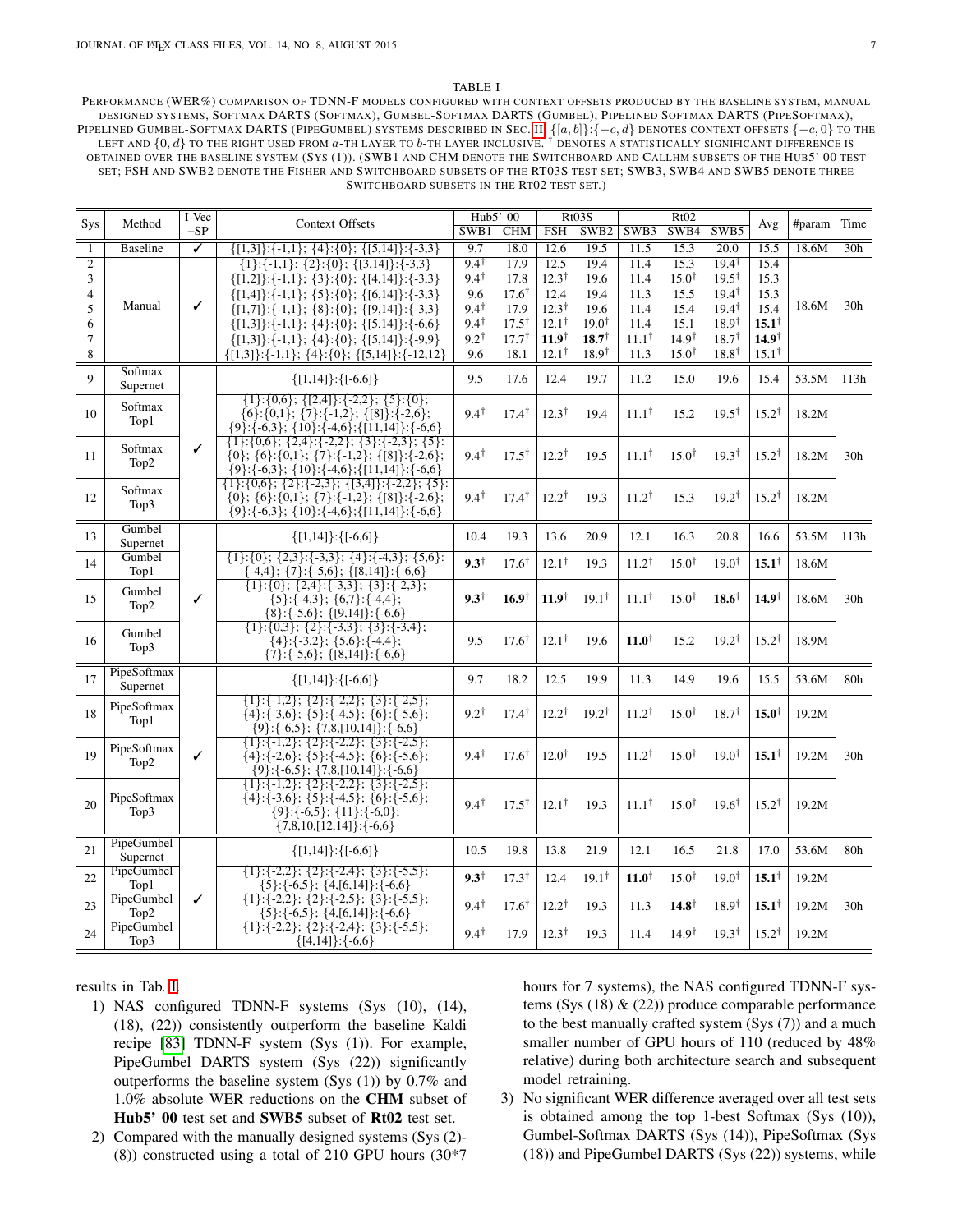### TABLE II

<span id="page-7-0"></span>PERFORMANCE (WER%, NUMBER OF PARAMETERS) COMPARISON OF TDNN-F MODELS CONFIGURED WITH PROJECTION DIMENSIONS PRODUCED BY THE BASELINE SYSTEM, MANUAL DESIGNED SYSTEMS, SOFTMAX DARTS (SOFTMAX), GUMBEL-SOFTMAX DARTS (GUMBEL), PIPELINED SOFTMAX DARTS (PIPESOFTMAX), PIPELINED GUMBEL-SOFTMAX DARTS (PIPEGUMBEL) SYSTEMS IN SEC. [II.](#page-2-1)  $\eta$  is the penalty factor in Eqn. [\(6\)](#page-3-2). The dimensionality index denotes the index of 8 dimensionality choices:  $\{25,50,80,100,120,160,200,240\}$ . † denotes a statistically SIGNIFICANT DIFFERENCE IS OBTAINED OVER THE BASELINE SYSTEM (SYS (1)).

|                |                         | I-Vec                   |                |                                          | Hub5' 00        |                  |                   | Rt03S             |                  | Rt02             |                   |                  |        |                  |
|----------------|-------------------------|-------------------------|----------------|------------------------------------------|-----------------|------------------|-------------------|-------------------|------------------|------------------|-------------------|------------------|--------|------------------|
| Sys            | Method                  | $+SP$                   | $\eta$         | Bottleneck Dim Index                     | SWB1            | CHM              | <b>FSH</b>        | SWB <sub>2</sub>  | SWB3             | SWB4             | SWB5              | Avg              | #param | Time             |
| $\overline{1}$ | <b>Baseline</b>         | $\overline{\checkmark}$ | $\sim$         | 5 5 5 5 5 5 5 5 5 5 5 5 5 5 5            | 9.7             | 18.0             | 12.6              | 19.5              | 11.5             | 15.3             | $\overline{20.0}$ | 15.5             | 18.6M  | 30 <sub>h</sub>  |
| $\overline{2}$ |                         |                         |                | 000000000000000                          | 10.0            | 18.8             | 13.1              | $\overline{20.7}$ | 11.9             | 15.9             | $\overline{20.9}$ | 16.3             | 7.5M   | $\overline{22h}$ |
| 3              |                         |                         |                | 11111111111111                           | 9.9             | 18.1             | $12.3^{\dagger}$  | 20.0              | 11.6             | 15.6             | 21.0              | 15.8             | 9.6M   | 24h              |
| 4              |                         |                         |                | 2222222222222                            | 9.5             | 17.8             | $12.0^{\dagger}$  | 19.6              | 11.5             | $15.0^{\dagger}$ | 20.4              | 15.4             | 12.1M  | 26h              |
| 5              | Manual                  | ✓                       | Ĭ.             | 3 3 3 3 3 3 3 3 3 3 3 3 3 3              | 9.5             | $17.5^{\dagger}$ | $12.0^{\dagger}$  | 19.4              | 11.3             | $14.8^{\dagger}$ | 20.4              | 15.3             | 13.7M  | 27h              |
| 6              |                         |                         |                |                                          | 9.6             | 17.8             | $12.1^{\dagger}$  | 19.3              | 11.7             | 15.2             | 20.3              | 15.4             | 15.4M  | 28h              |
| 7              |                         |                         |                | 6666666666666                            | 9.8             | 18.2             | 12.7              | 19.9              | 12.1             | 16.0             | 20.5              | 15.9             | 22.0M  | 32h              |
| 8              |                         |                         |                | 77777777777777                           | 10.0            | 18.6             | 12.6              | 19.8              | 12.1             | 15.8             | 20.5              | 15.9             | 25.3M  | 34h              |
| 9              | Softmax<br>Supernet     |                         |                | $\{[1, 14]\}:\{0,1,2,3,4,5,6,7\}$        | 9.6             | 18.0             | 12.2              | 19.3              | 11.5             | 15.2             | 20.0              | 15.4             | 25.3M  | 45h              |
| 10             | Softmax<br>Top1         |                         |                | 00007707777777                           | 9.6             | $17.7^{\dagger}$ | $12.2^{\dagger}$  | 19.4              | 11.6             | 15.3             | 20.2              | 15.4             | 19.4M  | 36h              |
| 11             | Softmax<br>Top2         | ✓                       | $\overline{0}$ | 00007007777777                           | 9.6             | $17.5^{\dagger}$ | $12.2^{\dagger}$  | 19.7              | $11.1^{\dagger}$ | 15.1             | 19.9              | 15.4             | 18.1M  | 24h              |
| 12             | Softmax<br>Top3         |                         |                | 00707707777777                           | $9.4^{\dagger}$ | $17.6^{\dagger}$ | $12.0^{\dagger}$  | 19.5              | 11.3             | 15.2             | 19.9              | 15.3             | 20.7M  | 24h              |
| 13             | Gumbel<br>Supernet      |                         |                | ${[1, 14]}:{[0,1,2,3,4,5,6,7]}$          | 10.0            | 18.5             | 13.1              | 20.3              | 11.9             | 15.8             | 20.4              | 16.1             | 25.3M  | 45h              |
| 14             | Gumbel<br>Top1          |                         |                | 23204556556555                           | $9.2^{\dagger}$ | $17.3^{\dagger}$ | $12.0^{\dagger}$  | $19.1^{\dagger}$  | $10.7^{\dagger}$ | $14.8^{\dagger}$ | $19.3^{\dagger}$  | $15.0^{\dagger}$ | 17.2M  | 30 <sub>h</sub>  |
| 15             | Gumbel<br>Top2          | ✓                       | $\Omega$       | 23204556656555                           | $9.3^{\dagger}$ | $17.4^{\dagger}$ | $11.8^{\dagger}$  | 19.3              | $10.8^{\dagger}$ | $14.6^{\dagger}$ | $19.1^{\dagger}$  | $15.0^{\dagger}$ | 17.4M  | 30 <sub>h</sub>  |
| 16             | Gumbel<br>Top3          |                         |                | 23204556566555                           | $9.1^{\dagger}$ | $17.4^{\dagger}$ | 11.9 <sup>†</sup> | $19.1^{\dagger}$  | $10.8^{\dagger}$ | $14.7^{\dagger}$ | $19.3^{\dagger}$  | $15.0^{\dagger}$ | 17.4M  | 30h              |
| 17             | PipeSoftmax<br>Supernet |                         |                | $\{[1, 14]\}:\{0, 1, 2, 3, 4, 5, 6, 7\}$ | 9.7             | 18.2             | 12.6              | 20.4              | 11.4             | 14.6             | 20.0              | 15.7             | 25.3M  | 45h              |
| 18             | PipeSoftmax<br>Top1     |                         |                | 66666540000007                           | 9.5             | 18.3             | 12.5              | 19.7              | 11.5             | 15.4             | 19.8              | 15.6             | 15.1M  | 27h              |
| 19             | PipeSoftmax<br>Top2     | ✓                       | $\overline{0}$ | 66666560000007                           | 9.7             | 18.1             | 12.6              | 20.0              | 11.7             | 15.4             | 20.1              | 15.7             | 15.6M  | 26h              |
| 20             | PipeSoftmax<br>Top3     |                         |                | 66666550000007                           | 9.7             | 18.5             | 12.8              | 20.1              | 11.7             | 15.5             | 20.6              | 15.9             | 15.3M  | 27h              |
| 21             | PipeSoftmax<br>Top1     | ✓                       | 0.3            | 22202222200005                           | 9.5             | 17.8             | $12.2^{\dagger}$  | 19.6              | 11.4             | $14.9^{\dagger}$ | 20.3              | 15.4             | 11.0M  | 24h              |
| 22             | PipeSoftmax<br>Top1     | ✓                       | 0.5            | 11201111110004                           | 9.8             | 17.8             | $12.3^{\dagger}$  | 20.1              | 11.3             | $15.0^{\dagger}$ | 20.3              | 15.6             | 9.6M   | 23h              |
| 23             | PipeGumbel<br>Supernet  |                         |                | $\{[1, 14]\}$ : {0,1,2,3,4,5,6,7}        | 9.9             | 18.2             | 12.8              | 20.7              | 11.3             | 14.8             | 20.4              | 15.9             | 25.3M  | 45h              |
| 24             | PipeGumbel<br>Top1      |                         |                | 66665511200777                           | 9.5             | $17.7^{\dagger}$ | $12.3^{\dagger}$  | 19.3              | 11.3             | $15.0^{\dagger}$ | $19.7^{\dagger}$  | 15.3             | 17.5M  | 30h              |
| 25             | PipeGumbel<br>Top2      | ✓                       | $\overline{0}$ | 66765511200777                           | $9.4^{\dagger}$ | $17.5^{\dagger}$ | $12.3^{\dagger}$  | $19.2^{\dagger}$  | 11.5             | 15.2             | $19.4^{\dagger}$  | $15.2^{\dagger}$ | 17.8M  | 30 <sub>h</sub>  |
| 26             | PipeGumbel<br>Top3      |                         |                | 66665511100777                           | 9.5             | 17.9             | $12.3^{\dagger}$  | $19.2^{\dagger}$  | 11.3             | 15.1             | $19.2^{\dagger}$  | $15.2^{\dagger}$ | 17.3M  | 30 <sub>h</sub>  |
| 27             | PipeGumbel<br>Top1      | ✓                       | 0.1            | 23202221210355                           | $9.2^{\dagger}$ | $17.4^{\dagger}$ | $11.9^{\dagger}$  | $19.2^{\dagger}$  | $10.9^{\dagger}$ | $14.4^{\dagger}$ | $19.5^{\dagger}$  | $15.0^{\dagger}$ | 12.4M  | 26h              |
| 28             | PipeGumbel<br>Top1      | ✓                       | 1.0            | 11101111111123                           | $9.4^{\dagger}$ | 17.8             | $12.3^{\dagger}$  | 19.7              | $11.0^{\dagger}$ | $14.9^{\dagger}$ | 19.9              | 15.4             | 10.0M  | 24h              |

the super-network training for pipelined DARTS systems (Sys  $(17)$  &  $(21)$ ) were in practice found to converge faster than those of the non-pipelined counterparts (Sys (9) & (13)).

*2) TDNN-F Bottleneck Projection Dimensionality Search:* To further evaluate the performance of DARTS based NAS methods of Sec. [II,](#page-2-1) a set of experiments comparable to those in Tab. [I](#page-6-0) are conducted to learn the suitable bottleneck projection dimensionality choices at each factored TDNN layer. In Tab. [II,](#page-7-0) system  $(1)$  is shown as the baseline Kaldi recipe<sup>1</sup> trained TDNN-F system. Systems (2)-(8) are the manually designed factored TDNN-F systems by uniformly setting all the layer specific bottleneck projection dimensions to be one of the following values: 25, 50, 80, 100, 120, 200 or 240.

Tab. [II](#page-7-0) shows the performance of NAS based autoconfiguration of bottleneck projection dimensions at each factored TDNN layer from the following choices: 25, 50, 80, 100, 120, 160, 200 or 240, using the four methods of Sec. [II.](#page-2-1) This set leads to a total of  $8^{14}$  factored TDNN systems to be selected from. Again in common with the context offset NAS experiments of Tab. [I,](#page-6-0) for each of these four techniques, Softmax, Gumble-softmax (Gumble), Pipelined Softmax (PipeSoftmax) and Pipelined Gumbel-softmax (PipeGumbel), the performance of the associated super-network system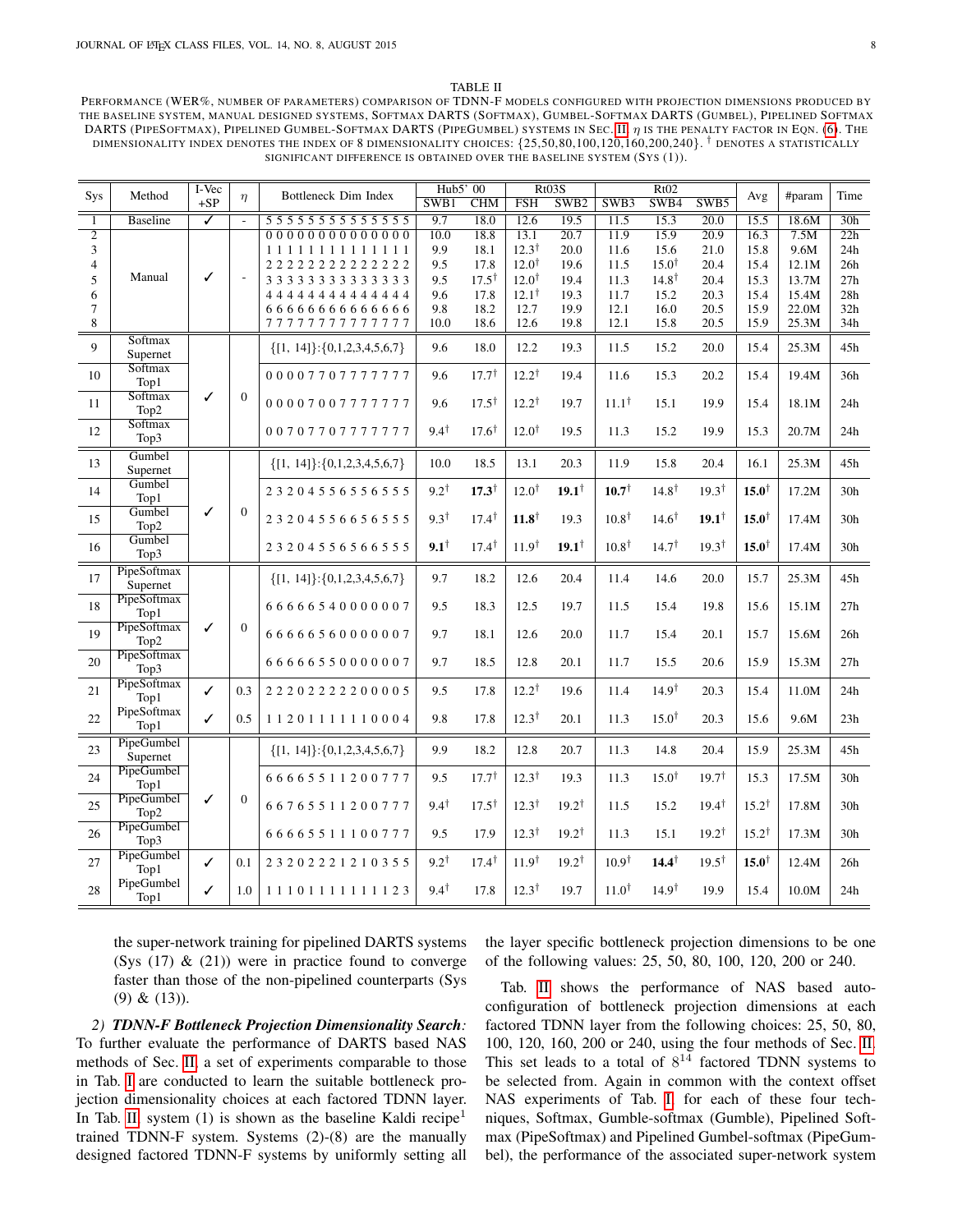(Sys  $(9)$ ,  $(13)$ ,  $(17)$  &  $(23)$  in Tab. [II\)](#page-7-0), and the respective top 1, 2 and 3 architecture based systems retraining (Sys (10)-(12), (14)-(16), (18)-(22) and (24)-(28)) are presented in Tab. [II.](#page-7-0) Several trends can be observed from the results in Tab. [II.](#page-7-0)

- 1) When compared with the baseline Kaldi recipe [\[83\]](#page-13-14) system (Sys (1)), the Gumbel and PipeGumbel systems (Sys (14), (24)) with a similar model size of approximately 17 million parameters achieve comparable or better performance. For example, the Gumbel Top 1 system (Sys (14)) produces 0.5% absolute significant WER reduction on average across all test sets.
- 2) When compared with the best-performing manually designed system (Sys (5)), Gumbel Top 1 system (Sys (14)) also produces 0.3% statistically significant absolute WER reduction on average across all three test sets.
- 3) If we further add the resource penalty to the objective loss function as presented in the penalized DARTS method of Sec. [II-D,](#page-3-3) the PipeGumbel system (Sys (27), with penalty coefficient  $\eta = 0.1$ ) can produce statistically significant absolute WER reductions ranging from  $0.3\%$  (SWB2 subset of Rt03S test set) to  $0.9\%$ (SWB4 subset of Rt02 test set) and a relative model size reduction of 33% over the baseline Kaldi recipe trained TDNN-F system (Sys (1)), by selecting fewer bottleneck projection dimensions at higher layers than the PipeGumbel system (Sys (24)) using no model size penalty.
- 4) The PipeGumbel system (Sys (28) with penalty coefficient  $\eta = 1.0$ ) achieves the largest relative model size reduction of 46% with a marginal WER reduction of 0.1% when compared with the baseline recipe TDNN-F system (Sys (1)). This serves an alternative penalized PipeGumbel system setting to system (27), which favours the most aggressively compressed model architecture incurring no accuracy performance degradation.

Note that the resource penalty was not added to the architecture search stage of Softmax and Gumbel-Softmax DARTS systems due to the requirement of retraining super-network parameters for different resource penalty scaling factors. For efficiency, in the following NAS experiments where both the hidden layer L/R context offsets and bottleneck projection dimensions are automatically determined, only Pipelined Softmax and Gumble-Softmax DARTS systems are used.

*3) TDNN-F Context Offsets and Bottleneck Projection Dimensionality Search:* The performance of Pipelined Gumbel-Softmax and Pipelined Softmax DARTS methods are further evaluated by searching both context offsets and bottleneck projection dimensionality at each factored TDNN layer. In Tab. [III,](#page-9-0) their performance are again contrasted with those of the baseline Kaldi recipe system (Sys (1)), the best manually designed system (Sys (2)) and a random search configured system (Sys (3)). The manually designed system (2) is configured using the best-performing context offset and dimensionality settings selected from those manually designed systems in Tab. [I](#page-6-0) and Tab. [II.](#page-7-0) The Random Search system (3) is obtained by selecting the best performing model from 6 randomly sampled models with different context offsets or

dimensionality choices during search.

Systems (4)-(5) in Tab. [III](#page-9-0) are produced by using the PipeSoftmax or PipeGumbel method to learn the context offsets and bottleneck projection dimensionality settings in a one by one, "two-stage" fashion. This means the architecture search over these two attributes are separately performed in each stage. In contrast, systems (6)-(7) are produced by using the PipeSoftmax or PipeGumbel method to learn these two attributes jointly in the same super-network during one single round of architecture search. For all systems in Tab. [III,](#page-9-0) their performance prior to and after further applying additional LHUC [\[66\]](#page-13-0) speaker adaptation and Kaldi recipe LSTM RNNLM rescoring are also shown.

The details of Kaldi recipe LSTM RNNLM rescoring are as follows: two unidirectional (forward/backward) context based long short-term memory recurrent neural network language models (LSTM LMs) [\[85\]](#page-13-16) were built following the standard Kaldi recipe. The transcripts of both the Switchboard training data and the Fisher English corpora were encoded as 1024 dimensional embedding vectors to train the LSTM LMs. Each LSTM LM consisted of 2 unidirectional LSTM layers with 1024 cells. Projections were used inside the LSTMs to reduce the output dimensions to 512. A context splicing layer with ReLU activation was exploited before and after each LSTM layers. The splicing indices of the three context splicing layers were  $\{-1, 0\}$ ,  $\{-3, 0\}$ , and  $\{-3, 0\}$ . Finally, an affine transformation was used to generate the output embedding vectors. For performance evaluation, the two LSTM LMs were employed in turn to rescore the lattices generated by the 4 gram LM.

Several trends can be observed from Tab. [III.](#page-9-0)

- 1) By searching the context offsets and bottleneck projection dimensionality in a sequential manner, the PipeGumbel Top 1 system (Sys  $(5)^3$  $(5)^3$ ) produces 0.5% (SWB1 subset of Hub5' 00 test set) to 1.2% (SWB5 subset of Rt02 test set) absolute WER reductions on three test sets and a relative model size reduction of 31% over the baseline Kaldi recipe factored TDNN system  $(Sys (1)).$
- 2) When compared with the manually designed system (2) in Tab. [III,](#page-9-0) the PipeGumbel Top 1 system (Sys (5)) achieves comparable performance and reduces the overall system design and training time from 463 to 160 GPU hours. The PipeGumbel Top 1 system (Sys (5)) also outperforms the Random Search system (3) in Tab. [III.](#page-9-0)
- 3) The two stage search over the above two groups of hyper-parameters (PipeGumbel Sys (5)) in practice outperforms performing a joint search over the two (PipeGumbel Sys (7)) by statistically significant absolute WER reduction of 0.3% on average across three test sets. One possible explanation is that increased modelling confusion and search errors are encountered in the latter

<span id="page-8-0"></span><sup>3</sup>NAS selected projection dimensions at each layer:{80, 80, 80, 50, 80, 50, 80, 50, 80, 80, 100, 120, 120, 160} and context configurations {-2,2}, {-2,4},  ${\text{-5,5}}, {\text{-6,6}}, {\text{-6,5}}, {\text{-6,6}}, {\text{-6,6}}, {\text{-6,6}}, {\text{-6,6}}, {\text{-6,6}}, {\text{-6,6}}, {\text{-6,6}}, {\text{-6,6}}, {\text{-6,6}}$  $\{-6,6\},\{-6,6\}$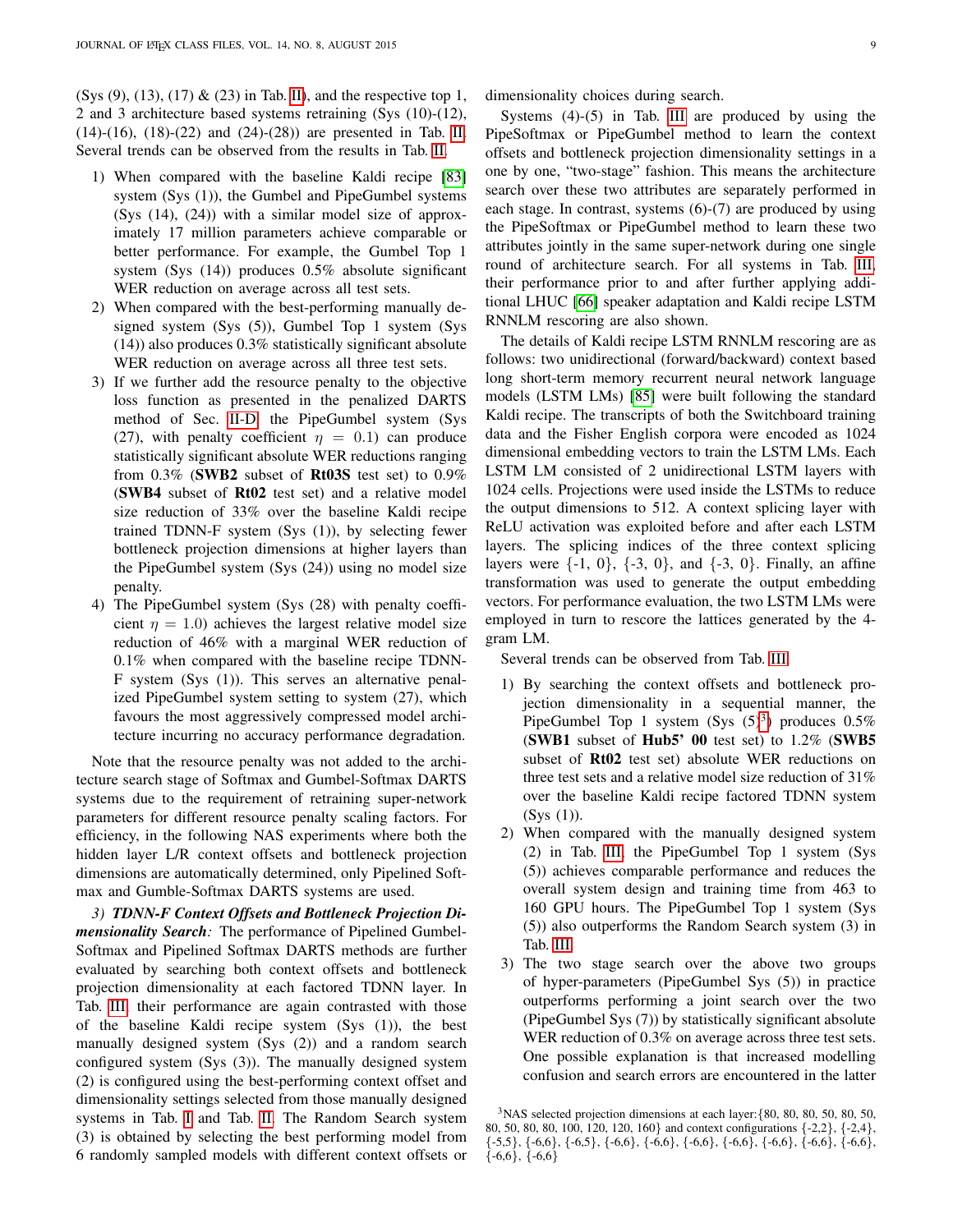#### TABLE III

<span id="page-9-0"></span>PERFORMANCE (WER%, NUMBER OF PARAMETERS) OF TDNN-F BASELINE SYSTEMS, TDNN-F MODELS CONFIGURED WITH BOTH CONTEXT OFFSETS AND PROJECTION DIMENSIONALITY PRODUCED BY PIPELINED SOFTMAX DARTS (PIPESOFTMAX) OR PIPELINED GUMBEL-SOFTMAX DARTS (PIPEGUMBEL) OR RANDOM SEARCH BEFORE AND AFTER APPLYING LHUC SPEAKER ADAPTATION AND RNNLM RESCORING. RANDOM SEARCH SELECTS THE BEST PERFORMED MODEL FROM 6 RANDOMLY SAMPLED MODELS.  $\eta$  is the penalty factor in Eqn. [\(6\)](#page-3-2). "Two Stage" denotes the CONTEXT OFFSETS AND BOTTLENECK PROJECTION DIMENSIONS ARE SEARCHED IN A SEQUENTIAL ORDER. "JOINT" DENOTES CONTEXT OFFSETS AND BOTTLENECK PROJECTION DIMENSIONS ARE SEARCHED IN THE SAME SUPER-NETWORK. † DENOTES A STATISTICALLY SIGNIFICANT DIFFERENCE IS OBTAINED OVER THE BASELINE KALDI RECIPE SYSTEMS  $(Sys(1) & (8))$ .

|                | Method                | I-Vec | <b>LHUC</b> | <b>LM</b> | Context      |        | Hub5' 00        |                  |                  | Rt03S            |                             | Rt02              |                                      | Avg                         | #param | Time |
|----------------|-----------------------|-------|-------------|-----------|--------------|--------|-----------------|------------------|------------------|------------------|-----------------------------|-------------------|--------------------------------------|-----------------------------|--------|------|
| Sys            |                       | $+SP$ |             |           | & Dim        | $\eta$ | SWB1            | <b>CHM</b>       | <b>FSH</b>       | SWB <sub>2</sub> | SWB3                        | SWB4              | SWB5                                 |                             |        |      |
|                | <b>Baseline</b>       |       |             |           |              |        | 9.7             | 18.0             | 12.6             | 19.5             | 11.5                        | 15.3              | 20.0                                 | 15.5                        | 18.6M  | 30h  |
| $\overline{2}$ | Manual                |       |             |           |              |        | $9.1^{\dagger}$ | $17.3^{\dagger}$ | $11.9^{\dagger}$ | $18.7^{\dagger}$ | $\overline{10.6}^{\dagger}$ | $14.6^{\dagger}$  | $19.0^{\dagger}$                     | $\overline{14.8}^{\dagger}$ | 13.7M  | 463h |
| 3              | Random<br>Search      | ✓     |             | 4-gram    |              |        | 9.5             | 18.2             | $12.3^{\dagger}$ | 19.7             | $11.0^{\dagger}$            | $15.0^{\dagger}$  | 20.1                                 | 15.3                        | 13.8M  | 162h |
| $\overline{4}$ | PipeSoftmax<br>(Top1) |       | x           |           | Two          | 0.1    | 9.5             | $17.4^{\dagger}$ | $12.2^{\dagger}$ | 19.5             | $11.2^{\dagger}$            | $15.0^{\dagger}$  | $19.5^{\dagger}$                     | $15.2^{\dagger}$            | 13.7M  |      |
| $\overline{5}$ | PipeGumbel<br>(Top1)  |       |             |           | <b>Stage</b> | 0.3    | $9.2^{\dagger}$ | $17.3^{\dagger}$ | $11.8^{\dagger}$ | $18.8^{\dagger}$ | $10.7^{\dagger}$            | $14.7^{\dagger}$  | $18.8^{\dagger}$                     | $14.8^{\dagger}$            | 12.9M  | 160h |
| 6              | PipeSoftmax<br>(Top1) |       |             |           | Joint        | 0.1    | $9.4^{\dagger}$ | $17.5^{\dagger}$ | $12.1^{\dagger}$ | 19.4             | $11.2^{\dagger}$            | $14.8^{\dagger}$  | $19.5^{\dagger}$                     | $15.2^{\dagger}$            | 11.7M  |      |
| $\overline{7}$ | PipeGumbel<br>(Top1)  |       |             |           |              | 0.3    | $9.3^{\dagger}$ | $17.6^{\dagger}$ | $12.1^{\dagger}$ | $19.2^{\dagger}$ | $11.2^{\dagger}$            | 15.2              | $19.2^{\dagger}$                     | $15.1^{\dagger}$            | 11.7M  |      |
| $\overline{8}$ | <b>Baseline</b>       |       |             |           |              |        | 7.9             | 15.2             | 10.1             | 16.3             | 9.5                         | 12.4              | 16.1                                 | 12.8                        | 18.6M  | 32h  |
| 9              | Manual                |       |             |           |              |        | $7.4^{\dagger}$ | $14.4^{\dagger}$ | $9.5^{\dagger}$  | $15.3^{\dagger}$ | $8.7^{\dagger}$             | $11.8^{\dagger}$  | $15.2^{\dagger}$                     | $12.0^{\dagger}$            | 13.7M  | 465h |
| 10             | Random<br>Search      |       |             |           |              |        | $7.6^{\dagger}$ | 15.1             | 10.0             | 16.3             | $9.2^{\dagger}$             | 12.3              | 16.3                                 | 12.7                        | 13.8M  | 164h |
| 11             | PipeSoftmax<br>(Top1) | ✓     | ✓           | $+RNNLM$  | Two          | 0.1    | $7.6^{\dagger}$ | $14.6^{\dagger}$ | $9.8^{\dagger}$  | $15.9^{\dagger}$ | $9.1^+$                     | $11.9^{\dagger}$  | 15.9                                 | $12.3^{\dagger}$            | 13.7M  |      |
| 12             | PipeGumbel<br>(Top1)  |       |             |           | Stage        | 0.3    | $7.4^{\dagger}$ | $14.2^{\dagger}$ | $9.4^{\dagger}$  | $15.4^{\dagger}$ | $8.8^{\dagger}$             | 11.9 <sup>†</sup> | $15.1^{\dagger}$                     | $12.0^{\dagger}$            | 12.9M  | 162h |
| 13             | PipeSoftmax<br>(Top1) |       |             |           | Joint        | 0.1    | $7.6^{\dagger}$ | $14.3^{\dagger}$ | $9.5^{\dagger}$  | $15.8^{\dagger}$ | $8.7^{\dagger}$             | $11.8^{\dagger}$  | $12.1^{\dagger}$<br>$15.0^{\dagger}$ | 11.7M                       |        |      |
| 14             | PipeGumbel<br>(Top1)  |       |             |           |              | 0.3    | 7.7             | $14.7^{\dagger}$ | $9.6^{\dagger}$  | $15.7^{\dagger}$ | $9.1^{\dagger}$             | 12.2              | $15.3^{\dagger}$                     | $12.3^{\dagger}$            | 11.7M  |      |

#### TABLE IV

<span id="page-9-1"></span>PERFORMANCE (WER%, NUMBER OF PARAMETERS) COMPARISON OF TDNN-F SYSTEMS COMBINED WITH BAYESIAN ESTIMATION OR PIPELINED GUMBEL DARTS (PIPEGUMBEL) OR BOTH OF THEM. "PARAMETER VARIANCE" DENOTES THE AVERAGE PARAMETER LATENT DISTRIBUTION'S VARIANCE IN THE BAYESIAN ESTIMATED FACTORED TDNN SYSTEMS. † DENOTES A STATISTICALLY SIGNIFICANT DIFFERENCE IS OBTAINED BY NAS CONFIGURED TDNN SYSTEMS AND BAYESIAN ESTIMATED TDNN SYSTEMS (LINE 2-4) OVER THE TDNN BASELINE SYSTEM (LINE 1).

|             | System      | I-Vec | LHUC | LM     | Context Offset &      | $\Omega$<br>Hub5' |                                              | Rt03S           |       | Rt02 |      |                  |                  | #Param | Parameter |
|-------------|-------------|-------|------|--------|-----------------------|-------------------|----------------------------------------------|-----------------|-------|------|------|------------------|------------------|--------|-----------|
|             |             | $+SP$ |      |        | <b>Bottleneck Dim</b> | SWB1              | `НM                                          | FSH             | SWB2  | SWB3 | SWB4 | SWB5             | Avg              |        | Variance  |
|             | <b>TDNN</b> |       |      |        | Manual                | 9.7               | 18.0                                         | .2.6            | 19.5  | 11.5 | 15.3 | 20.0             | 1 J              | 18.6M  |           |
| $\sim$<br>∼ |             |       |      |        | <b>NAS</b>            | 921<br>ــ         | 17 7 1                                       | $1.8^{\dagger}$ | 18.81 | 10.7 | 14.7 | $18.8^{\dagger}$ | $4.8^{\circ}$    | 12.9M  | -         |
| 3           | Bayes       |       |      | 4-gram | Manual                | 9.4               | ∽<br>$\cdot$ 3 <sup><math>\cdot</math></sup> | $\sim$<br>.     | 19.2° | 11.4 | 14.  |                  |                  | 18.6M  | 0.033     |
| 4           | <b>TDNN</b> |       |      |        | <b>NAS</b>            | $9.3^{\dagger}$   | $\overline{ }$<br>$7.5^{\dagger}$            | $1.8^{\dagger}$ | 18.8† | 1.1  | 14.7 | $18.6^{\dagger}$ | $.4.8^{\dagger}$ | 12.9M  | 0.025     |

case when optimizing both attributes in the same supernetwork for the PipeGumbel Top 1 system (Sys (7)).

4) We further hypothesize that by reducing the model size and structural redundancy of TDNN-F systems, the auto-configured NAS systems, for example, using the best performing penalized PipeGumbel system (Sys (5) in Tab. [III\)](#page-9-0), with 12.9M parameters, the uncertainty associated with the resulting TDNN-F model parameters can also be reduced. In order to verify this hypothesis, we apply Bayesian estimation [\[86\]](#page-13-17)–[\[91\]](#page-13-18) to both the baseline Kaldi recipe configured TDNN-F system and the PipeGumbel NAS configured TDNN-F system (Sys (1) & Sys (5) in Tab. [III,](#page-9-0) shown again as Sys (1) & (2) in Tab. [IV\)](#page-9-1). Efficient variational inference and parameter sampling based training approaches [\[91\]](#page-13-18) were used to estimate the latent parameter posterior distributions in these Bayesian estimated systems. The performance of the corresponding two Bayesian TDNN-F systems are

shown as system (3) and (4) in Tab. [IV.](#page-9-1) It is found that the NAS auto-configured TDNN-F system (Sys (4) in Tab. [IV\)](#page-9-1) has a smaller average parameter latent distribution's variance (0.025) compared with a larger one (0.033) associated with the baseline system using the baseline recipe configuration (Sys (3) in Tab. [IV\)](#page-9-1). Furthermore, no performance is obtained by applying Bayesian estimation to the NAS auto-configured factored TDNN-F system (Sys (2) vs. (4) in Tab. [IV\)](#page-9-1), in contrast to the significant WER reduction of 0.4% found on the baseline recipe systems without using NAS (Sys (3) vs. Sys (1)). These results suggest the proposed NAS approaches can effectively minimize the structural redundancy in the TDNN-F systems and reduce their model parameter uncertainty.

5) By further incorporating both LHUC speaker adaptation [\[66\]](#page-13-0) and the Kaldi recipe LSTM RNNLM rescoring, similar performance improvements can still be main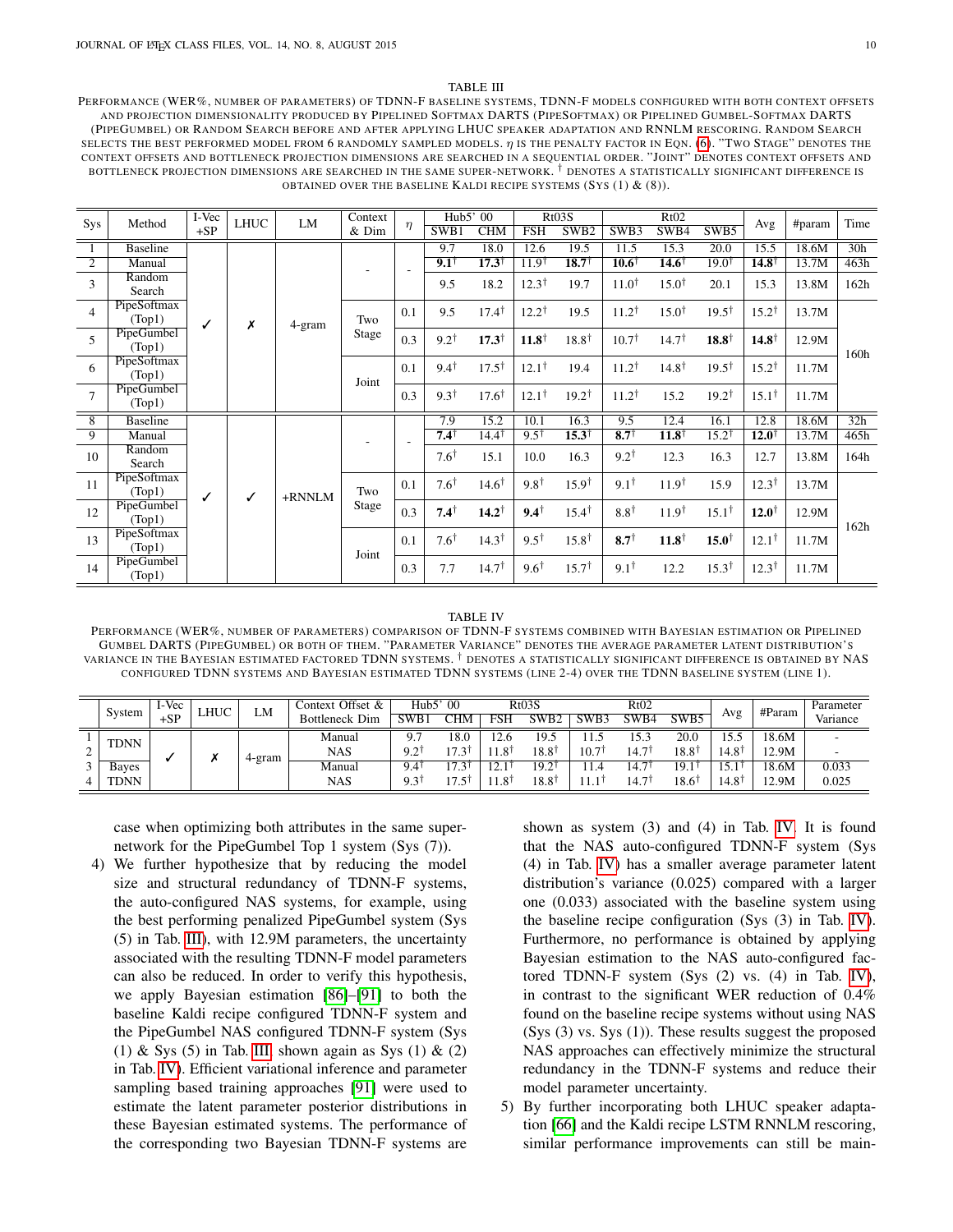TABLE V

<span id="page-10-1"></span>PERFORMANCE CONTRASTS OF TDNN-F/CNN-TDNN-F MODELS CONFIGURED WITH BOTH CONTEXT OFFSETS AND PROJECTION DIMENSIONALITY PRODUCED BY BASELINE SYSTEM OR PIPELINED GUMBEL (PIPEGUMBEL) DARTS (AFTER APPLYING BAYESIAN LHUC AND LARGE RNNLMS) AGAINST OTHER STATE-OF-THE-ART SYSTEMS CONDUCTED ON THE 300-HOUR SWITCHBOARD TASK. THE OVERALL WERS IN "()" ARE NOT REPORTED BY THE ORIGINAL PAPERS AND ARE RECALCULATED USING THE SUBSET WERS.

|                          | System                                                     | #Param |                  | Hub5' 00   |        | Rt03S      |                  |        |  |
|--------------------------|------------------------------------------------------------|--------|------------------|------------|--------|------------|------------------|--------|--|
|                          |                                                            |        | SW <sub>B1</sub> | <b>CHM</b> | Avg.   | <b>FSH</b> | SWB <sub>2</sub> | Avg.   |  |
|                          | <b>RWTH SMBR BLSTM [67]</b>                                |        | 6.7              | 14.7       | 10.7   |            |                  |        |  |
|                          | + Affine transform based environment adaptation            |        | 6.7              | 13.5       | 10.2   |            |                  |        |  |
| $\overline{\mathcal{E}}$ | JHU ESPNet Transformer [68]                                |        | 9.0              | 18.1       | 13.6   |            |                  |        |  |
| $\overline{4}$           | Google Listen, Attend and Spell network + SpecAugment [69] |        | 6.8              | 14.1       | (10.5) |            |                  |        |  |
| $\overline{5}$           | IBM LSTM based Attention encoder-decoder                   | 29M    | 7.4              | 14.6       | (11.0) |            |                  |        |  |
| 6                        | $+$ SpecAugment $+$ weight noise [70]                      | 75M    | 6.8              | 13.4       | (10.1) | -          |                  |        |  |
|                          |                                                            | 280M   | 6.4              | 12.5       | (9.5)  | 8.4        | 14.8             | (11.7) |  |
| 8                        | LF-MMI TDNN + BLHUC + Large RNNLM                          | 19M    | 7.6              | 14.4       | 11.0   | 8.9        | 14.3             | 11.7   |  |
| 9                        | LF-MMI NAS TDNN + BLHUC + Large RNNLM                      | 13M    | 7.1              | 13.3       | 10.2   | 8.5        | 13.9             | 11.3   |  |
| 10                       | LF-MMI CNN-TDNN + BLHUC + Large RNNLM                      | 15.2M  | 6.9              | 12.9       | 9.9    | 8.3        | 13.9             | 11.2   |  |
| 11                       | LF-MMI NAS CNN-TDNN + BLHUC + Large RNNLM                  | 10.8M  | 6.9              | 13.0       | 9.9    | 8.3        | 13.7             | 11.1   |  |

tained. Statistically significant absolute WER reductions of 0.5% (on SWB1 subset of Hub5' 00 test set and SWB4 subset of Rt02 test set) to 1.0% (on CHM subset of Hub5' 00 test set and SWB5 subset of Rt02 test set) are obtained by the PipeGumbel Top 1 system (12) over the Kaldi recipe configured baseline system (8).

In the following experiments, the performance of the best PipeGumbel Top 1 system (Sys (12) in Tab. [III\)](#page-9-0) was further refined by incorporating the more powerful Bayesian LHUC adaptation [\[92\]](#page-13-20) in place of the conventional deterministic LHUC adaptation, and a larger LSTM RNNLM with a doubled number of LSTM cells (2048) and projection dimensionality (1024) compared with the smaller LSTM RNNLM used in Tab. [III.](#page-9-0) This is shown as system (9) in Tab. [V,](#page-10-1) together with a comparable PipeGumbel configured CNN TDNN-F system  $(11)^4$  $(11)^4$  whose TDNN layer context offsets and projection dimensionality settings are automatically determined. The baseline Kaldi configured TDNN-F and CNN TDNN-F systems are shown as system (8) and (10) respectively. The PipeGumbel NAS configured TDNN-F and CNN TDNN-F systems (Sys  $(9)$  &  $(11)$ ) are further compared with the stateof-the-art performance obtained using a series of recent hybrid and end-to-end systems reported in the literature (Sys (1)-(7) in Tab. [V\)](#page-10-1). Among these, system (1) and (2) in Tab. [V](#page-10-1) are the RWTH BLSTM hybrid systems without and with affine transformation for environment adaptation [\[67\]](#page-13-1). System (3) is the JHU ESPNet based transformer end-to-end system [\[68\]](#page-13-9). System (4) is the Google Listen, Attend and Spell end-toend system built with SpecAugment [\[69\]](#page-13-19). System (5)-(7) are the IBM LSTM based attention encoder-decoder endto-end systems constructed using SpecAugment and weight noise [\[70\]](#page-13-2).

Competitive performance is obtained by the Pipelined Gumbel-Softmax searched TDNN-F and CNN TDNN-F systems (Sys  $(9)$  &  $(11)$ ) on the CHM subset of Hub5'00 test set and Rt03S test sets when compared with the other hybrid and end-to-end systems (Sys (1)-(7) in Tab. [V\)](#page-10-1), while retaining more compact system sizes. In particular, the NAS configured

<span id="page-10-2"></span><sup>4</sup>NAS selected projection dimensions at each TDNN-F layer: {120, 100, 80, 80, 80, 80, 100, 100, 120} and context configurations {-6,6}, {-6,6},  $\{-6,6\}, \{-6,6\}, \{-6,6\}, \{-6,6\}, \{-6,6\}, \{-6,6\}, \{-6,6\}$ 

CNN-TDNN-F system (Sys (11) with 10.8M parameters) achieves a state-of-the-art WER of 11.1% on the Rt03S test set, outperforming the most complex and best performing IBM system (Sys (7) with 280M parameters) by a WER reduction of 0.6% absolute as well as a 96.1% relative model size reduction.

#### <span id="page-10-0"></span>*B. NAS Experiments on Dysarthric UASpeech Task*

In order to further evaluate the performance of the proposed NAS techniques, they were applied to automatically configure the above discussed two sets of hyper-parameters of a stateof-the-art dysarthric speech recognition task based on the UASpeech corpus [\[71\]](#page-13-3).

Task Description: The UASpeech corpus is the largest publicly available dysarthric speech corpus that is designed as an isolated word recognition task [\[71\]](#page-13-3). Approximately 103 hours of speech was recorded from 29 speakers among which 16 are dysarthric speakers while the remaining 13 are healthy control speakers. For speech recognition system development, the entire corpus is further divided into 3 subset blocks per speaker, with each block containing different speech contents based on a mix of common and uncommon words. Among these, the same set of common words contents are used in all three blocks, while the uncommon words in each block are different. The data from Block 1 (B1) and Block 3 (B3) of all the 29 speakers are used as the training set (69.1 hours of audio, 99195 utterances in total), while the data of Block 2 (B2) collected from all the 16 dysarthric speakers (excluding speech from healthy control speakers) serve as the evaluation data set (22.6 hours of audio, 26520 utterances in total). After removing excessive silence at the start and end of speech audio segments [\[93\]](#page-13-21), a combined total of 30.6 hours of audio data from Block 1 and 3 (99195 utterances) is used as the training set, while 9 hours of speech from Block 2 (26520 utterances) is used for performance evaluation. Similar as Sec. [V-A,](#page-5-0) a GMM-HMM system was trained with 39-dimensional PLP features to generate alignments for the neural network training. The factored TDNN baseline<sup>[5](#page-10-3)</sup> featuring speed perturbation was trained following the Kaldi chain setup, except that i-Vector was not incorporated. Following the configurations specified

<span id="page-10-3"></span><sup>5</sup>The frames\_per\_eg variable was set to be 150,110,90,60,30.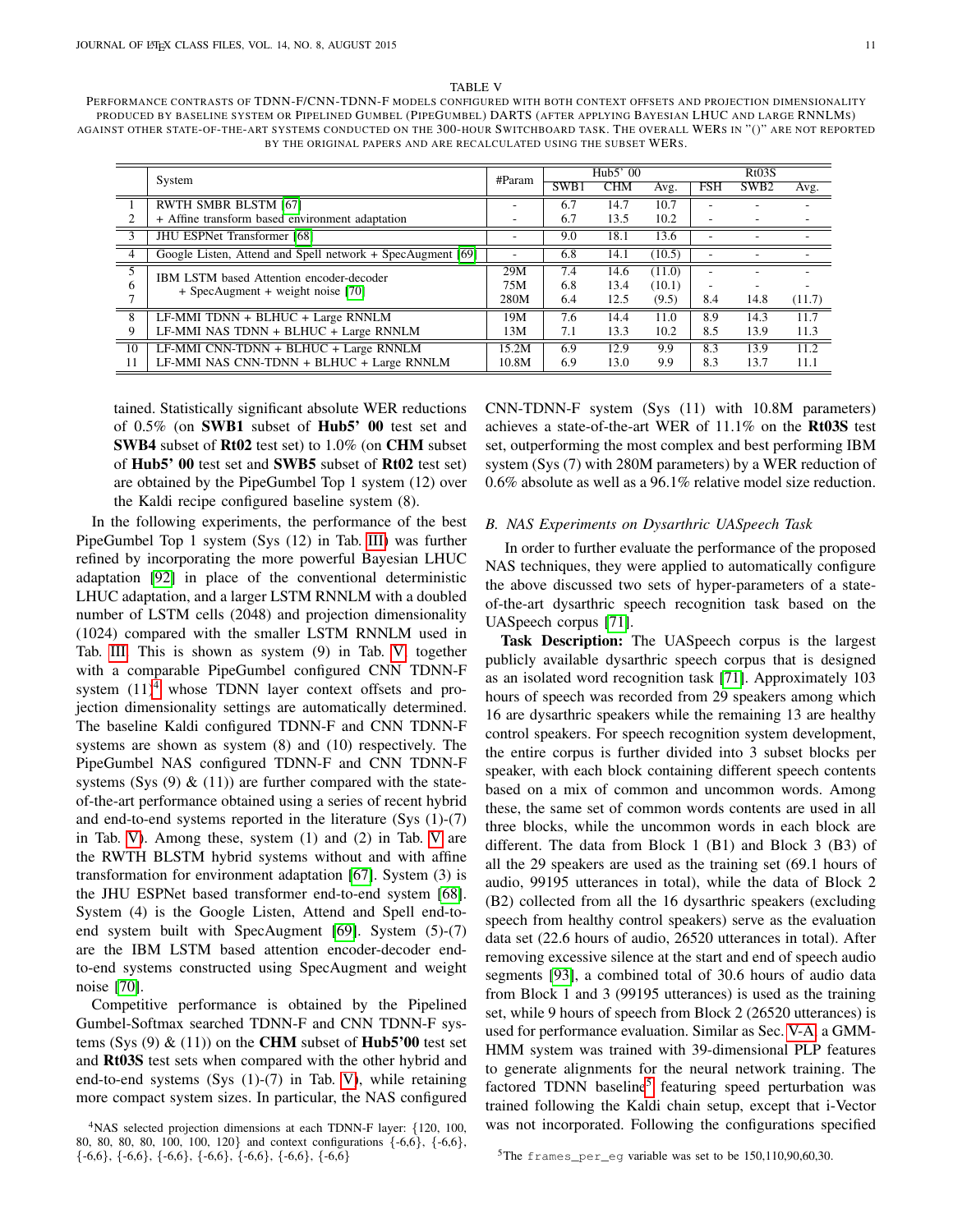#### TABLE VI

<span id="page-11-2"></span>PERFORMANCE (WER%, NUMBER OF PARAMETERS) OF TDNN-F SYSTEMS CONFIGURED WITH BOTH CONTEXT OFFSETS AND PROJECTION DIMENSIONALITY PRODUCED BY BASELINE SETTING, PIPELINED GUMBEL-SOFTMAX DARTS (PIPEGUMBEL) OR RANDOM SEARCH BEFORE AND AFTER APPLYING LHUC SAT AND TEST TIME UNSUPERVISED ADAPTATION. RANDOM SEARCH SELECTS THE BEST PERFORMED MODEL FROM 6 RANDOMLY SAMPLED MODELS (WITH MAXIMUM CONTEXT OFFSETS  $\pm 3$ ).  $\eta$  is the penalty factor in Eqn. [\(6\)](#page-3-2).  $\{[a, b]\}$ : $\{-c, d\}$  denotes context OFFSETS  $\{-c, 0\}$  TO THE LEFT AND  $\{0, d\}$  TO THE RIGHT USED FROM  $a$ -TH LAYER TO  $b$ -TH LAYER INCLUSIVE. THE DIMENSIONALITY INDEX DENOTES THE INDEX OF 8 DIMENSIONALITY CHOICES: {25,50,80,100,120,160,200,240}. "VERY LOW", "LOW", "MILD" AND "HIGH" DENOTE THE GROUP OF speakers with different intelligibility. † denotes a statistically significant difference is obtained over the baseline Kaldi RECIPE SYSTEMS  $(Sys(1) & (4))$ .

| Sys            | Method                              | <b>SP</b> | LHUC       |                                      | Context offsets &                                                                                                        |                  |                  | WER%             |                  |                  | #Param | Time            |
|----------------|-------------------------------------|-----------|------------|--------------------------------------|--------------------------------------------------------------------------------------------------------------------------|------------------|------------------|------------------|------------------|------------------|--------|-----------------|
|                |                                     |           | <b>SAT</b> | $\eta$                               | Bottleneck Dim Index                                                                                                     | Very Low         | Low              | Mild             | High             | Avg.             |        |                 |
|                | Baseline (Manual)                   |           |            |                                      | $\{[1,3]\}:\{-1,1\}; \{4\}:\{0\};$<br>$\{[5,7]\}:\{-3,3\}$ & 5 5 5 5 5 5 5 5                                             | 57.5             | 31.5             | 23.6             | 13.3             | 29.4             | 9.5M   | 3 <sub>h</sub>  |
| $\overline{2}$ | Random Search<br>$(1 \text{ best})$ |           | Х          | $\overline{\phantom{a}}$<br>$\Omega$ | $\{[1,2]\}:\{-3,2\};\{[3]\}:\{-3,1\};$<br>$\{ [4,5] \}$ : {-3,3}; {[6]}: {-2,0};<br>$\{ [7] \}$ : {-3,1} & 4 3 4 6 7 6 5 | 57.7             | 31.8             | $22.8^{\dagger}$ | 14.2             | 29.6             | 9.8M   | 17 <sub>h</sub> |
| 3              | PipeGumbel<br>(Top1)                |           |            |                                      | $\{[1,3]\}:\{0\}; \{[4,7]\}:\{-2,2\}$<br>& 3472330                                                                       | 58.6             | $30.6^{\dagger}$ | $21.5^{\dagger}$ | $11.7^{\dagger}$ | $28.4^{\dagger}$ | 6.4M   | 13h             |
| $\overline{4}$ | Baseline (Manual)                   |           |            |                                      | $\{[1,3]\}:\{-1,1\}; \{4\}:\{0\};$<br>$\{[5,7]\}:\{-3,3\}$ & 5 5 5 5 5 5 5 5                                             | 56.1             | 29.6             | 19.5             | 12.8             | 27.6             | 9.5M   | 7 <sub>h</sub>  |
|                | Random Search<br>$(1 \text{ best})$ |           |            | $\overline{\phantom{a}}$             | $\{ [1,2] \}$ : {-3,2}; {[3]}: {-3,1};<br>$\{ [4,5] \}$ : {-3,3}; {[6]}: {-2,0};<br>$\{ [7] \}$ : {-3,1} & 4 3 4 6 7 6 5 | 56.3             | 30.1             | 19.9             | 13.3             | 27.9             | 9.8M   | 21h             |
| 6              | PipeGumbel<br>(Top1)                |           |            | $\Omega$                             | $\{ [1,3] \}$ : $\{0\}$ ; $\{ [4,7] \}$ : $\{-2,2\}$<br>& 3472330                                                        | $55.8^{\dagger}$ | $28.0^{\dagger}$ | 19.7             | $11.2^{\dagger}$ | $26.6^{\dagger}$ | 6.4M   | 17 <sub>h</sub> |
|                |                                     |           |            |                                      |                                                                                                                          |                  |                  |                  |                  |                  |        |                 |

in [\[93\]](#page-13-21), [\[94\]](#page-13-22), recognition is performed using a uniform language model with a word grammar network constructed using 255 test set words.

The performance comparison among the baseline TDNN-F system, a random search configured system and the PipeGumbel DARTS auto-configured TDNN-F system, before and after LHUC speaker adaptive training (SAT) and test time unsupervised adaptation were applied, are shown in Tab. [VI.](#page-11-2) The same trend previously observed on the Switchboard task of Sec. [V-A](#page-5-0) can be found again. First, the PipeGumbel auto-configured TDNN-F system (3) consistently outperforms the baseline TDNN-F system (1) and random search configured system (2). For example, statistically significant WER reduction of 1.0% on average and 33% relative model size reduction were obtained by PipeGumbel auto-configured TDNN-F system (3) when compared with the baseline system (1). Second, after further incorporating LHUC SAT and test time unsupervised adaptation, similar performance improvements can still be retained.

### VI. CONCLUSION

This paper presents a range of DARTS based neural architecture search techniques to automatically learn two groups of architecture hyper-parameters that heavily affect the performance and model complexity of state-of-the-art lattice-free MMI trained factored time delay neural network acoustic models: i) the left and right splicing context offsets; and ii) the dimensionality of the bottleneck linear projection at each hidden layer. Parameter sharing among candidate neural architectures was used to facilitate efficient search over a very large number of (up to  $7^{28}$ ) different TDNN-F system configurations.

Experiments conducted on both the benchmark 300-hour Switchboard corpus and the 103-hour UASpeech dysarthric speech recognition task suggest the resulting NAS autoconfigured TDNN-F models consistently outperform the baseline systems using manually designed configurations or random search by significant absolute word error rate (WER) reductions up to 1.2% and model size reduction of 31% relative. State-of-the-art recognition accuracy performance was obtained on the NIST Hub5' 00 and Rt03s test sets and compared with those of the most recent hybrid and end-toend attention and transformer based systems reported in the literature [\[67\]](#page-13-1)–[\[70\]](#page-13-2). Further analysis using Bayesian learning demonstrates that the proposed set of NAS approaches can effectively minimize the structural redundancy in the TDNN-F systems and reduce their model parameter uncertainty. The generic nature of these techniques also allows their wider application to other speech task domains as well as similar automatic neural architecture configuration problems when developing speech recognition systems using end-to-end approaches.

#### ACKNOWLEDGMENT

This research is supported by Hong Kong Research Grants Council GRF grant No. 14200218, 14200220, Theme-based Research Scheme T45-407/19N, Innovation & Technology Fund grant No. ITS/254/19, PiH/350/20, InP/275/20 and Shun Hing Institute of Advanced Engineering grant No. MMT-p1- 19.

#### **REFERENCES**

- <span id="page-11-0"></span>[1] A. Waibel, "Consonant recognition by modular construction of large phonemic time-delay neural networks," in *Advances in neural information processing systems*, 1989, pp. 215–223.
- [2] B. Kingsbury, "Lattice-based optimization of sequence classification criteria for neural-network acoustic modeling," in *ICASSP*, 2009, pp. 3761–3764.
- [3] K. Veselỳ, A. Ghoshal, and et al., "Sequence-discriminative training of deep neural networks." in *INTERSPEECH*, 2013, pp. 2345–2349.
- [4] H. Su, G. Li, D. Yu, and F. Seide, "Error back propagation for sequence training of context-dependent deep networks for conversational speech transcription," in *ICASSP*, 2013, pp. 6664–6668.
- <span id="page-11-1"></span>[5] V. Peddinti, D. Povey, and S. Khudanpur, "A time delay neural network architecture for efficient modeling of long temporal contexts," in *INTERSPEECH*, 2015, pp. 3214–3218.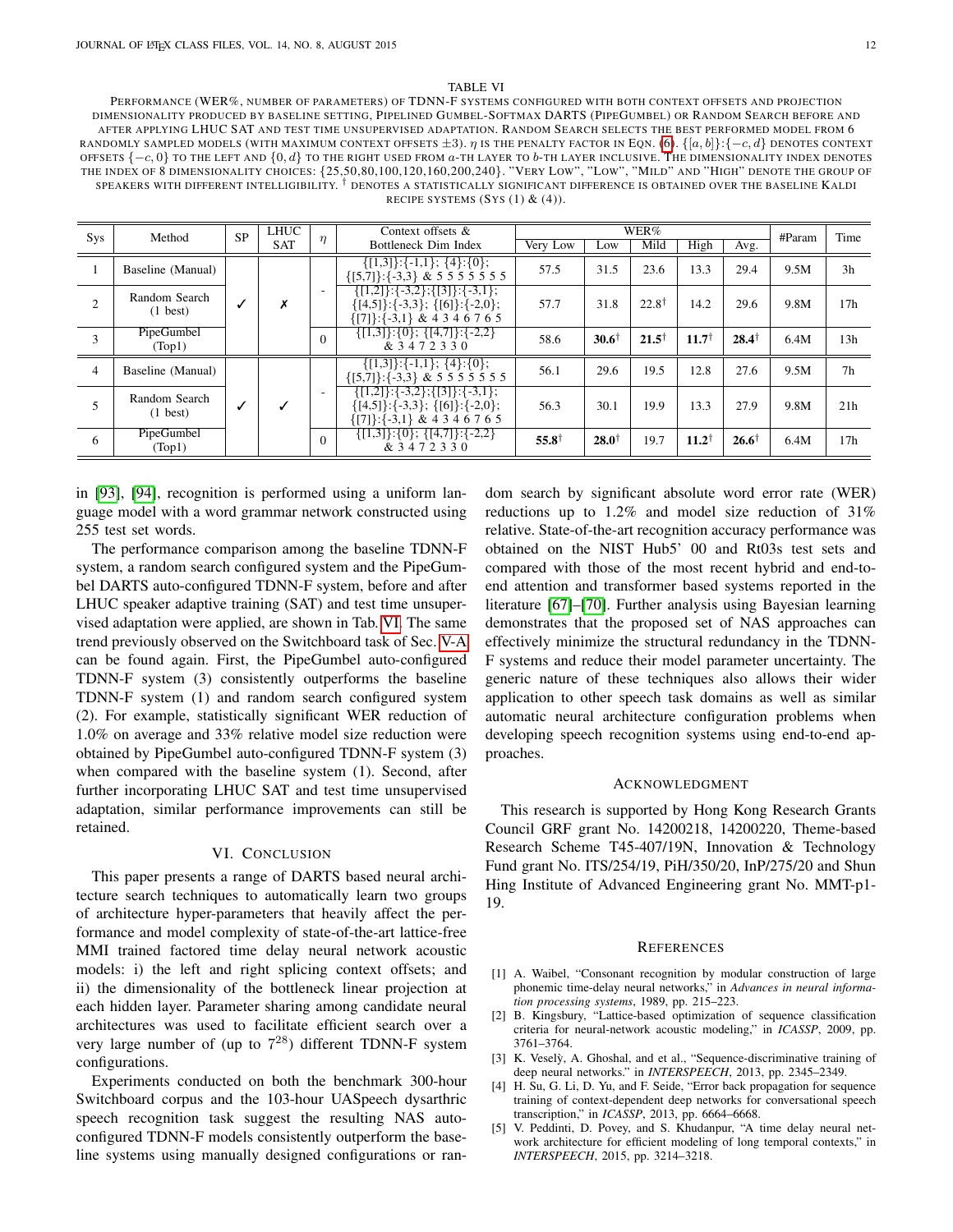- <span id="page-12-43"></span>[6] D. Povey and et al., "Purely sequence-trained neural networks for asr based on lattice-free mmi." in *INTERSPEECH*, 2016, pp. 2751–2755.
- <span id="page-12-0"></span>[7] D. Povey, G. Cheng, Y. Wang, K. Li, H. Xu, M. Yarmohammadi, and S. Khudanpur, "Semi-orthogonal low-rank matrix factorization for deep neural networks." in *INTERSPEECH*, 2018, pp. 3743–3747.
- <span id="page-12-2"></span>[8] O. Abdel-Hamid, A.-r. Mohamed, H. Jiang, and G. Penn, "Applying convolutional neural networks concepts to hybrid nn-hmm model for speech recognition," in *ICASSP*, 2012, pp. 4277–4280.
- <span id="page-12-3"></span>[9] O. Abdel-Hamid, L. Deng, and D. Yu, "Exploring convolutional neural network structures and optimization techniques for speech recognition." in *INTERSPEECH*, 2013, pp. 73–5.
- <span id="page-12-4"></span>[10] L. R. Medsker and L. Jain, "Recurrent neural networks," *Design and Applications*, vol. 5, pp. 64–67, 2001.
- [11] A. Graves, A.-r. Mohamed, and G. Hinton, "Speech recognition with deep recurrent neural networks," in *ICASSP*, 2013, pp. 6645–6649.
- <span id="page-12-1"></span>[12] A. Amberkar, P. Awasarmol, G. Deshmukh, and P. Dave, "Speech recognition using recurrent neural networks," in *International Conference on Current Trends towards Converging Technologies*, 2018, pp. 1–4.
- <span id="page-12-5"></span>[13] S. Hochreiter and J. Schmidhuber, "Long short-term memory," *Neural computation*, vol. 9, no. 8, pp. 1735–1780, 1997.
- <span id="page-12-6"></span>[14] H. Sak, A. Senior, and F. Beaufays, "Long short-term memory based recurrent neural network architectures for large vocabulary speech recognition," in *INTERSPEECH*, 2014, pp. 338–342.
- <span id="page-12-7"></span>[15] W. Chan, N. Jaitly, Q. Le, and O. Vinyals, "Listen, attend and spell: A neural network for large vocabulary conversational speech recognition," in *ICASSP*, 2016, pp. 4960–4964.
- <span id="page-12-8"></span>[16] A. Graves, S. Fernández, F. Gomez, and J. Schmidhuber, "Connectionist temporal classification: labelling unsegmented sequence data with recurrent neural networks," in *ICML*. ACM, 2006, pp. 369–376.
- <span id="page-12-9"></span>[17] A. JGraves, "Sequence transduction with recurrent neural networks," in *Proc. ICML Workshop on Representation Learning*, 2012.
- <span id="page-12-10"></span>[18] A. Vaswani, N. Shazeer, N. Parmar, J. Uszkoreit, L. Jones, A. N. Gomez, Ł. Kaiser, and I. Polosukhin, "Attention is all you need," in *Advances in neural information processing systems*, 2017, pp. 5998–6008.
- [19] J. Devlin, M. Chang, K. Lee, and K. Toutanova, "BERT: pre-training of deep bidirectional transformers for language understanding," in *NAACL-HLT*, 2019, pp. 4171–4186.
- [20] L. Dong, L. Dong, S. Xu, and B. Xu, "Speech-transformer: a norecurrence sequence-to-sequence model for speech recognition," in *ICASSP*, 2018, pp. 5884–5888.
- <span id="page-12-11"></span>[21] A. Gulati, J. Qin, C.-C. Chiu, N. Parmar, and et al., "Conformer: Convolution-augmented transformer for speech recognition," in *INTER-SPEECH*, 2020, pp. 5036–5040.
- <span id="page-12-12"></span>[22] S. Baluja and S. E. Fahlman, "Reducing network depth in the cascadecorrelation learning architecture," Tech. Rep., 1994.
- <span id="page-12-13"></span>[23] I. Kirschning and et al., "A parallel recurrent cascade-correlation neural network with natural connectionist glue," in *International Conference on Neural Networks*, vol. 2, 1995, pp. 953–956.
- <span id="page-12-14"></span>[24] T. Elsken and et al., "Neural architecture search: A survey," *The Journal of Machine Learning Research*, vol. 20, no. 1, pp. 1997–2017, 2019.
- <span id="page-12-15"></span>[25] E. Real and et al., "Regularized evolution for image classifier architecture search," in *AAAI*, vol. 33, 2019, pp. 4780–4789.
- [26] M. Tan and Q. V. Le, "Mixconv: Mixed depthwise convolutional kernels," in *BMVA*, 2019, p. 74.
- [27] C. Liu, L.-C. Chen, F. Schroff, and et al., "Auto-deeplab: Hierarchical neural architecture search for semantic image segmentation," in *CVPR*, 2019, pp. 82–92.
- [28] V. Nekrasov, H. Chen, C. Shen, and I. Reid, "Fast neural architecture search of compact semantic segmentation models via auxiliary cells," in *CVPR*, 2019, pp. 9126–9135.
- [29] Y. Chen, T. Yang, X. Zhang, G. Meng, X. Xiao, and J. Sun, "Detnas: Backbone search for object detection," *Advances in Neural Information Processing Systems*, vol. 32, pp. 6642–6652, 2019.
- <span id="page-12-16"></span>[30] M. Tan and Q. Le, "Efficientnet: Rethinking model scaling for convolutional neural networks," in *ICML*, 2019, pp. 6105–6114.
- <span id="page-12-17"></span>[31] T. Véniat, O. Schwander, and et al., "Stochastic adaptive neural architecture search for keyword spotting," in *ICASSP*, 2019, pp. 2842–2846.
- [32] T. Mo, Y. Yu, M. Salameh, D. Niu, and S. Jui, "Neural architecture search for keyword spotting," in *INTERSPEECH*, 2020, pp. 1982–1986.
- [33] S. Ding, T. Chen, X. Gong, and et al., "Autospeech: Neural architecture search for speaker recognition," *INTERSPEECH*, pp. 916–920, 2020.
- [34] J. Li, C. Liang, B. Zhang, and et al., "Neural architecture search on acoustic scene classification," *INTERSPEECH*, pp. 1171–1175, 2020.
- <span id="page-12-33"></span>[35] T. Moriya, T. Tanaka, T. Shinozaki, S. Watanabe, and K. Duh, "Evolution-strategy-based automation of system development for highperformance speech recognition," *IEEE/ACM Transactions on Audio, Speech, and Language Processing*, vol. 27, no. 1, pp. 77–88, 2018.
- <span id="page-12-37"></span>[36] K. Jihwan, W. Jisung, K. Sangki, and et al., "Evolved speech transformer: Applying neural architecture search to end-to-end automatic speech transformer," *INTERSPEECH*, pp. 1788–1792, 2020.
- <span id="page-12-38"></span>[37] Y.-C. Chen, J.-Y. Hsu, C.-K. Lee, and H.-y. Lee, "Darts-asr: Differentiable architecture search for multilingual speech recognition and adaptation," *INTERSPEECH*, pp. 1803–1807, 2020.
- <span id="page-12-39"></span>[38] L. He, D. Su, and D. Yu, "Learned transferable architectures can surpass hand-designed architectures for large scale speech recognition," in *ICASSP*, 2021, pp. 6788–6792.
- <span id="page-12-34"></span>[39] H. Zheng and et al., "Efficient neural architecture search for end-toend speech recognition via straight-through gradients," in *IEEE Spoken Language Technology Workshop (SLT)*. IEEE, 2021, pp. 60–67.
- <span id="page-12-35"></span>[40] Y. Liu, T. Li, P. Zhang, and Y. Yan, "Improved conformer-based end-toend speech recognition using neural architecture search," *arXiv preprint arXiv:2104.05390*, 2021.
- <span id="page-12-36"></span>[41] X. Shi, P. Zhou, W. Chen, and L. Xie, "Darts-conformer: Towards efficient gradient-based neural architecture search for end-to-end asr," *arXiv preprint arXiv:2104.02868*, 2021.
- <span id="page-12-18"></span>[42] A. Mehrotra and et al., "Nas-bench-asr: Reproducible neural architecture search for speech recognition," in *ICLR*, 2021.
- <span id="page-12-19"></span>[43] P. J. Angeline, G. M. Saunders, and J. B. Pollack, "An evolutionary algorithm that constructs recurrent neural networks," *IEEE transactions on Neural Networks*, vol. 5, no. 1, pp. 54–65, 1994.
- [44] K. O. Stanley and R. Miikkulainen, "Evolving neural networks through augmenting topologies," *Evolutionary computation*, vol. 10, no. 2, pp. 99–127, 2002.
- [45] D. Floreano, P. Dürr, and C. Mattiussi, "Neuroevolution: from architectures to learning," *Evolutionary intelligence*, vol. 1, no. 1, pp. 47–62, 2008.
- [46] K. O. Stanley, D. B. D'Ambrosio, and J. Gauci, "A hypercube-based encoding for evolving large-scale neural networks," *Artificial life*, vol. 15, no. 2, pp. 185–212, 2009.
- <span id="page-12-20"></span>[47] R. Jozefowicz, W. Zaremba, and I. Sutskever, "An empirical exploration of recurrent network architectures," in *ICML*, 2015, pp. 2342–2350.
- <span id="page-12-21"></span>[48] D. E. Goldberg and K. Deb, "A comparative analysis of selection schemes used in genetic algorithms," in *Foundations of genetic algorithms*. Elsevier, 1991, vol. 1, pp. 69–93.
- <span id="page-12-22"></span>[49] E. Real, S. Moore, A. Selle, and et al., "Large-scale evolution of image classifiers," in *ICML*, 2017, pp. 2902–2911.
- <span id="page-12-23"></span>[50] H. Liu, K. Simonyan, O. Vinyals, and et al., "Hierarchical representations for efficient architecture search," in *ICLR*, 2018.
- <span id="page-12-24"></span>[51] T. Elsken, J. H. Metzen, and F. Hutter, "Efficient multi-objective neural architecture search via lamarckian evolution," *ICLR*, 2019.
- <span id="page-12-25"></span>[52] B. Shahriari, K. Swersky, Z. Wang, R. P. Adams, and N. De Freitas, "Taking the human out of the loop: A review of bayesian optimization," *Proceedings of the IEEE*, vol. 104, no. 1, pp. 148–175, 2015.
- <span id="page-12-26"></span>[53] C. E. Rasmussen and C. K. Williams, *Gaussian processes for machine learning*. MIT press Cambridge, 2006, vol. 1.
- <span id="page-12-27"></span>[54] K. Swersky, D. Duvenaud, J. Snoek, F. Hutter, and M. A. Osborne, "Raiders of the lost architecture: Kernels for bayesian optimization in conditional parameter spaces," in *Proc. Neural Information Processing Systems Workshop on Bayesian optimization*, 2013.
- <span id="page-12-28"></span>[55] K. Kandasamy, W. Neiswanger, and et al., "Neural architecture search with bayesian optimisation and optimal transport," in *Advances in Neural Information Processing Systems*, 2018, pp. 2020–2029.
- <span id="page-12-29"></span>[56] B. Zoph and Q. V. Le, "Neural architecture search with reinforcement learning," *ICLR*, 2017.
- <span id="page-12-30"></span>[57] H. Pham, M. Y. Guan, B. Zoph, Q. V. Le, and J. Dean, "Efficient neural architecture search via parameter sharing," *ICML*, pp. 4095–4104, 2018.
- <span id="page-12-31"></span>[58] H. Liu, K. Simonyan, and Y. Yang, "Darts: Differentiable architecture search," *ICLR*, 2019.
- <span id="page-12-40"></span>[59] S. Xie, H. Zheng, C. Liu, and L. Lin, "Snas: stochastic neural architecture search," *ICLR*, 2019.
- <span id="page-12-44"></span>[60] B. Wu and et al., "Fbnet: Hardware-aware efficient convnet design via differentiable neural architecture search," in *CVPR*, 2019, pp. 10 734– 10 742.
- <span id="page-12-41"></span>[61] H. Cai, L. Zhu, and S. Han, "Proxylessnas: Direct neural architecture search on target task and hardware," *ICLR*, 2019.
- <span id="page-12-45"></span>[62] X. Dong and Y. Yang, "Searching for a robust neural architecture in four gpu hours," in *CVPR*, 2019, pp. 1761–1770.
- <span id="page-12-42"></span>[63] S. Hu, S. Xie, H. Zheng, and et al., "Dsnas: Direct neural architecture search without parameter retraining," in *CVPR*, 2020, pp. 12 084–12 092.
- [64] X. Chen, R. Wang, M. Cheng, X. Tang, and C. Hsieh, "Drnas: Dirichlet neural architecture search," in *ICLR*, 2021.
- <span id="page-12-32"></span>[65] S. Xie, S. Hu, X. Wang, C. Liu, and et al., "Understanding the wiring evolution in differentiable neural architecture search," in *Artificial Intelligence and Statistics*, April 2021.